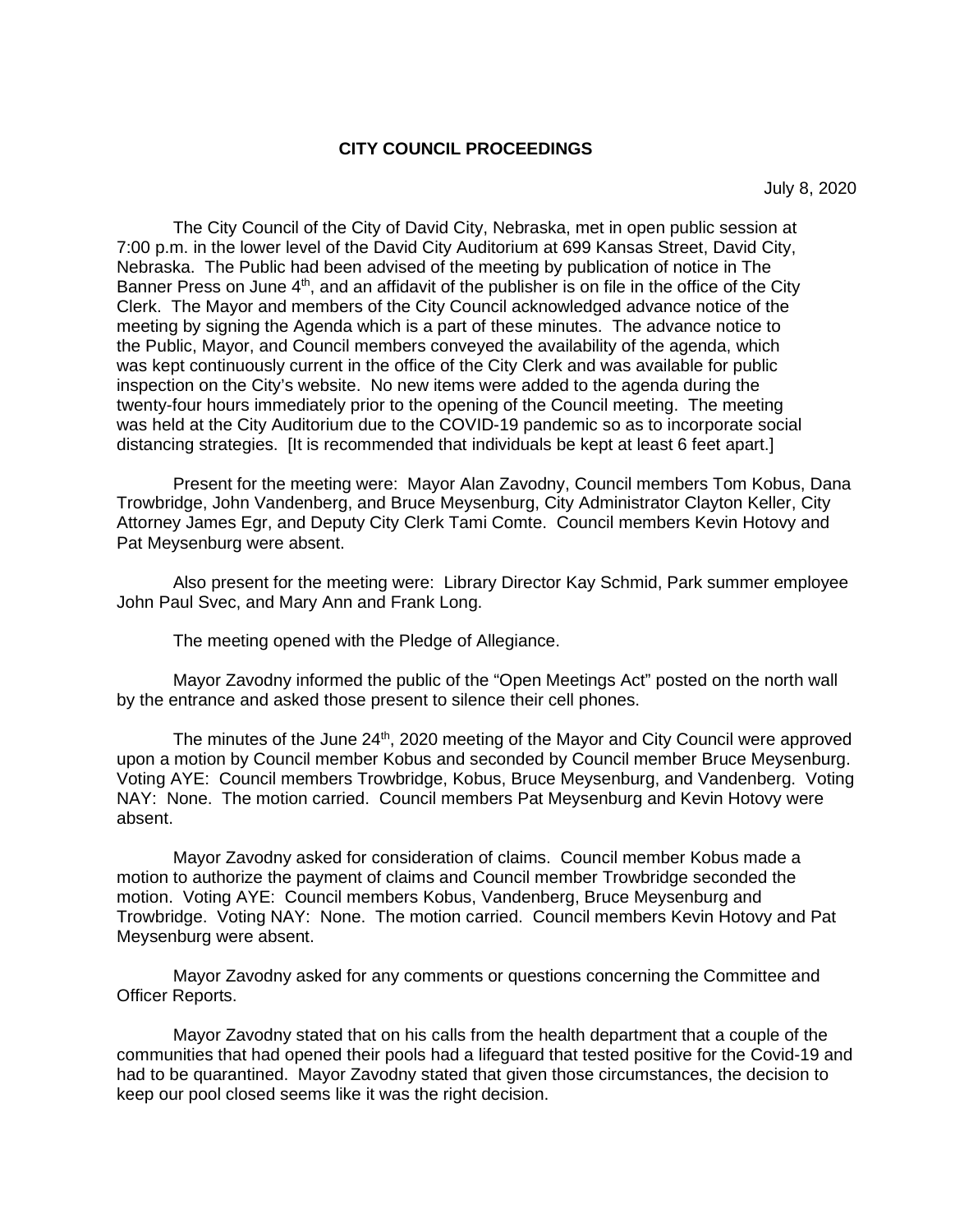City Attorney James Egr gave a brief update on the nuisance cases that are going through the court proceedings. The case against Pete Tech has been dismissed without prejudice and the lot has been cleaned up. The case against Randy Janak and Barb Vogl will be heard on Thursday, July 9, 2020 and they are filing "no contest". City Attorney Egr believes that the judge will give them 90 days to clean up the property.

Mayor Zavodny asked if anyone had anything else that they wanted to comment on, as far as the committee and officer's reports. Council member Trowbridge made a motion to accept the Committee and Officers Reports as presented. Council member Bruce Meysenburg seconded the motion. Voting AYE: Council members Bruce Meysenburg, Trowbridge, Vandenberg, and Kobus. Voting NAY: None. The motion carried.

Mayor Zavodny stated that the next item on the agenda was consideration of accepting the proposal by Sparq Data Solutions, Inc. to provide agenda packet services.

City Administrator Clayton Keller said, "The day after the meeting I had a phone call from Nicole Kobus and she said that they would waive the \$500 set up fee, so if we decide to go with Tier 2, it would be \$4,100 for the first year plus it would be prorated for the remainder for the balance of this year."

Mayor Zavodny said, "I think that this is an investment in the future and when you have to go try to find things, instead of digging through boxes and boxes of what was discussed years ago, this is probably a good idea for organizing what the City has done and a good historical tool for future Councils. As I thought about this since the presentation, I could see some advantages to it."

Council member Tom Kobus made a motion to accept the proposal of Sparq Data Solutions for the Tier 2 services. Council member Trowbridge seconded the motion. Voting AYE: Council members Kobus, Trowbridge, Bruce Meysenburg and Vandenberg. Voting NAY: None. The motion carried. Council members Kevin Hotovy and Pat Meysenburg were absent.

Council member Tom Kobus made a motion to authorize City Administrator Clayton Keller to advertise for a twenty hour per week code enforcement officer. Council member Bruce Meysenburg seconded the motion. Voting AYE: Council members Kobus, Vandenberg, Bruce Meysenburg and Trowbridge. Voting NAY: None. The motion carried. Council members Pat Meysenburg and Kevin Hotovy were absent.

Mayor Zavodny stated that the next item on the agenda was consideration of authorizing the City Administrator to advertise for a thirty hour per week building inspector.

City Administrator Clayton Keller said, "I know that we've talked about this in past meetings, I still think that it would be a better idea to do this in one position. A building inspector who also does code enforcement. Either way you look at it, it's regulation enforcement. Both positions are doing that, it's just that one is doing it for building permits and the other is nuisance abatement."

Council member Kobus said, "You'd make it a full-time job then?"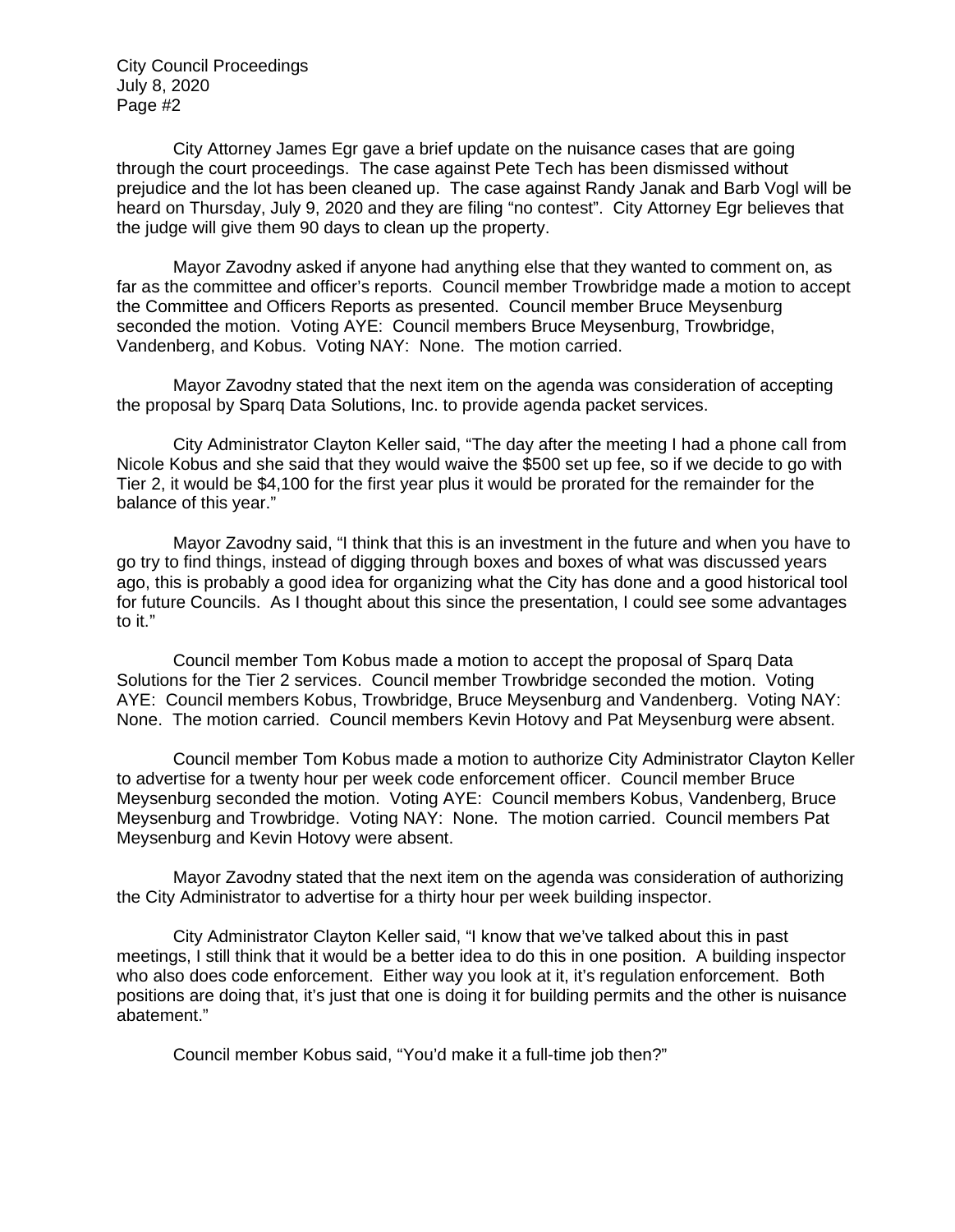City Administrator Clayton Keller said, "Yes. I would make it a full-time job. I think that you could attract a better applicant if you have full-time pay and full-time benefits."

Mayor Zavodny said, "Ok. I don't think that's a terrible argument, but I'm wondering if we shouldn't wait and see what we get for applicants and then we can come back to the Council and decide what we want to do."

Council member Kobus made a motion to authorize City Administrator Clayton Keller to advertise for a thirty hour per week building inspector. Council member Trowbridge seconded the motion. Voting AYE: Council members Vandenberg, Bruce Meysenburg, Kobus and Trowbridge. Voting NAY: None. The motion carried. Council members Pat Meysenburg and Kevin Hotovy were absent.

City Administrator Clayton Keller stated that at the previous meeting the Council approved an agreement with Timpte for the turn lane on "S" Street and now this is an agreement with the State of Nebraska, Department of Transportation and authorizing the mayor to sign.

Council member Kobus made a motion to approve the Economic Opportunity Program Agreement with the State of Nebraska, Department of Transportation and authorize the mayor to sign the agreement. Council member Trowbridge seconded the motion. Voting AYE: Council members Vandenberg, Trowbridge, Bruce Meysenburg and Kobus. Voting NAY: None. The motion carried and the agreement is as follows:

### **STATE OF NEBRASKA, DEPARTMENT OF TRANSPORTATION / DAVID CITY ECONOMIC OPPORTUNITY PROGRAM AGREEMENT**

THIS AGREEMENT, is entered into by and between the State of Nebraska, Department of Transportation, hereinafter referred to as the "State", and the City of David City, hereinafter referred to as the "LA", and who together will be collectively referred to as the "Parties".

The purpose of this Agreement is to define the terms and conditions applicable to the Parties for utilizing State Economic Opportunity Program Funds (hereinafter "EOP Funds"), in a manner consistent with Neb. Rev. Stat. §39-2806. Nebraska law provides for the expenditure of EOP Funds to finance transportation improvements to attract and support new businesses and business expansions by successfully connecting such businesses to Nebraska's multimodal transportation network, and to increase employment, create highquality jobs, increase business investment, and revitalize rural and other distressed areas of the state.

In consideration of the mutual promises and understandings of the Parties specifically set forth herein, the State and the LA jointly agree to the following: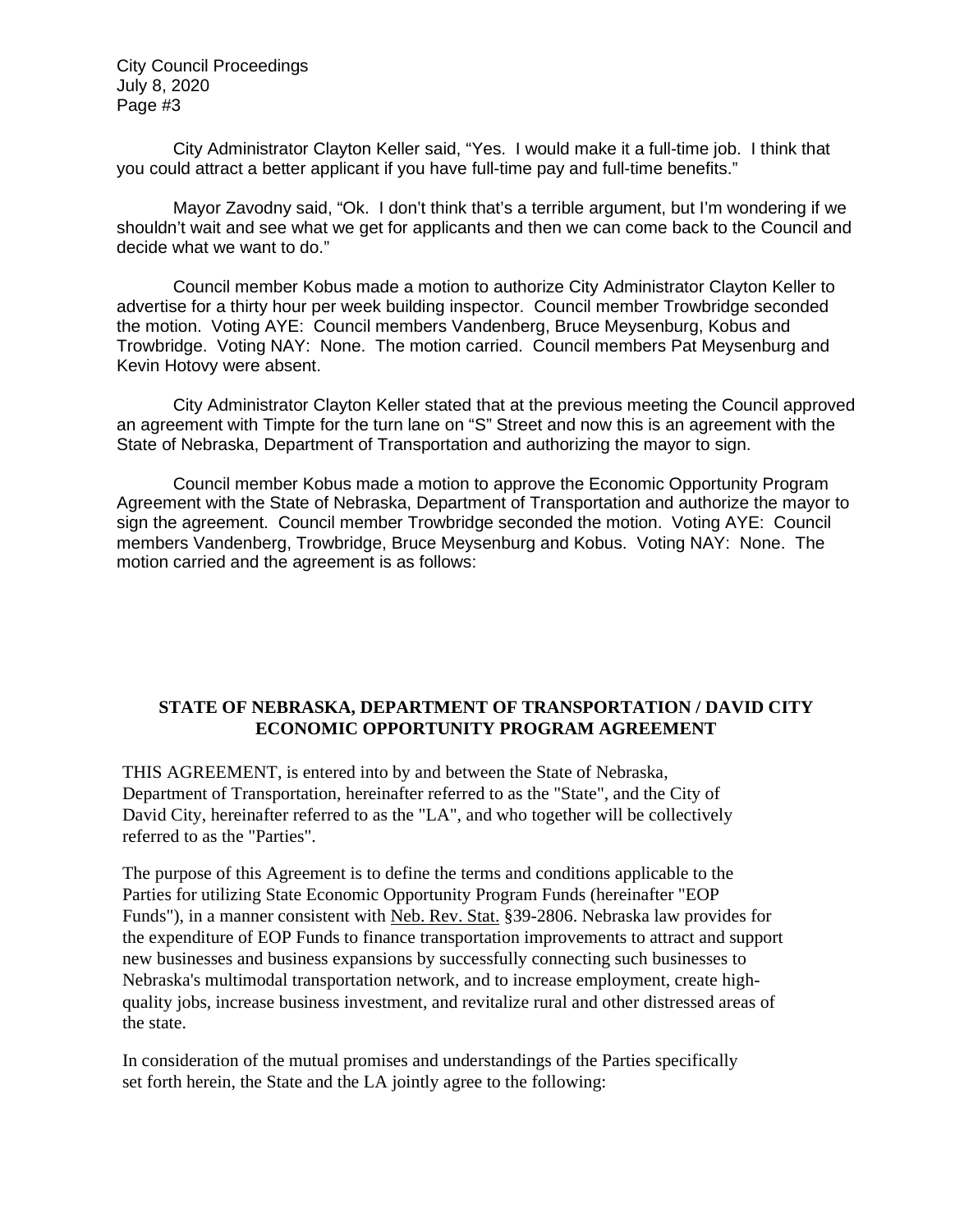### **I.** Project Description/Objective:

#### 1.1 Project Location: NE-15 / "S" Street intersection in David City, NE Current Jurisdictional Authority: David City Key Project Features and Project Description/Objective:

This project will make improvements to intersections on NE-15 and adjoining roadways in David City. The improvements are required as a result of an expansion by a business in the area, and are recommended by a traffic study. The project is anticipated to include all activities associated with construction of an intersection, including (but not limited to) engineering, grading, paving, culvert work, utilities and lighting. ROW acquisition may be required.

This project meets the objectives of the EOP because it provides a transportation connection that will facilitate business expansion in the area, attract high quality jobs and encourage capital investment within the state of Nebraska as a result.

- 1.2 Individual/Entity with whom Local Authority will partner to complete project (referred to herein as the "Business"): Timpte, Inc. 1827 Industrial Drive David City, NE 68632
- 1.3 Estimated Positive Economic Impact resulting from the Project:

| Anticipated number of new jobs                |                             |
|-----------------------------------------------|-----------------------------|
| Anticipated private capital investment        | $$10,000,000 - $14,000,000$ |
| Village/City/MPO/area impacted by improvement | David City                  |

#### S-EOP-15-2 (1031)

STATE OF NEBRASKA, DEPARTMENT OF TRANSPORTATION / DAVID CITY ECONOMIC OPPORTUNITY PROGRAM AGREEMENT

| Type of Work                                               | <b>EOP</b> Funds | LA Funds | Total     |
|------------------------------------------------------------|------------------|----------|-----------|
| Preliminary Engineering and<br><b>Property Acquisition</b> | \$40,000         | \$17,000 | \$57,000  |
| Construction                                               | \$140,000        | \$59,500 | \$199,500 |
| Project Closeout                                           | \$20,000         | \$8,500  | \$28,500  |
| TOTAL:                                                     | \$200,000        | \$85,000 | \$285,000 |

#### II. Division and Reimbursement of Costs: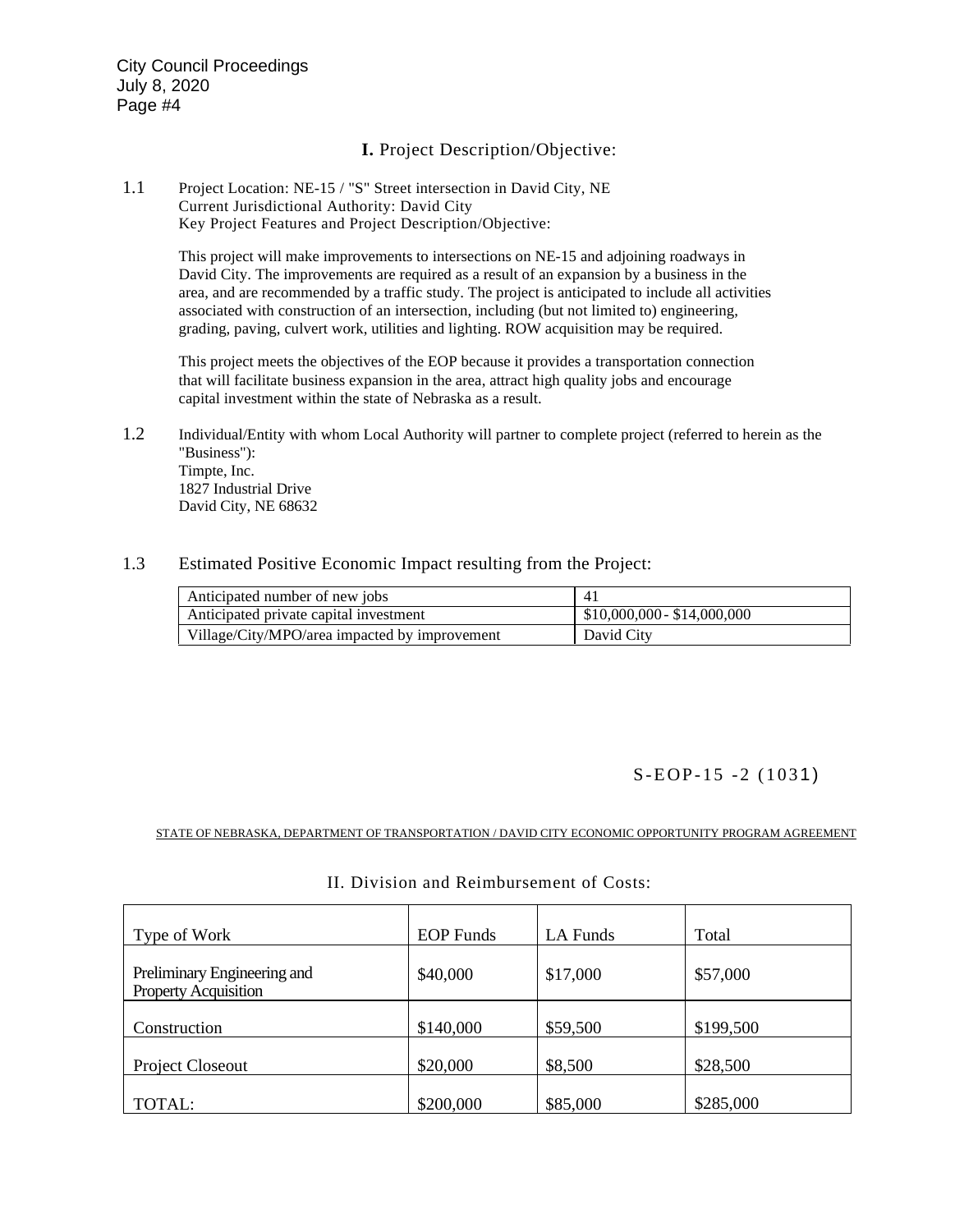Note: These are estimated costs. Actual costs and payments will be determined based on final project costs.

- 2.1 Eligible construction and engineering expenses (hereinafter "Eligible Expenses") include the necessary, reasonable, and customary costs, fees and other expenses that are incurred to complete a transportation project, and are determined solely at the discretion of the State. Expenses which are generally eligible include, but are not limited to, the usual and customary design, engineering, construction, inspection, and right of way expenditures. Expenses which are generally ineligible include, but are not limited to, utility placement and/or established utility relocation, refinancing or payment of existing debt, and betterments or improvements which are above and beyond the original scope and objective of the transportation project.
- 2.2 The State will reimburse the LA for Eligible Expenses incurred upon the project for **75% of the total eligible construction and engineering expenses, subject to a maximum reimbursement amount of \$200,000.** Any remaining balance shall be the sole responsibility of the LA. The LA is responsible for ensuring that funds are available to meet its obligations as set forth in this Program Agreement, including the availability of funds necessary to complete the project if the State's maximum reimbursement amount is exceeded.
- 2.3 The State will disburse EOP Funds to the LA in accordance with the following Phasing schedule:

# a. **Phase I: Preliminary Engineering and Property Acquisition: 20%** of the State's EOP

Funding will be disbursed to the LA upon:

- i. documentation that the LA governing body has formally approved and set aside all matching funds identified herein to be utilized for the completion of this project;
- H. documentation that the Business has officially and formally committed to the project in a writing received by the LA (the LA/Business Program Agreement may suffice);
- iii. verification of compliance with all right-of-way requirements and completion of final design plans consistent with provisions 3.1, 3.2.a and 3.2.b below; and
- iv. receipt of a billing invoice/request for reimbursement setting forth all Eligible Expenses thus far.

b. **Phase II: Construction**: An additional **70%** of the State's EOP Funding will be disbursed to the LA according to the following schedule:

- i. Initial 30% upon:
	- A. documentation of a properly awarded construction contract for the project consistent with provisions 3.1 and 3.2.c below, such that construction is ready to commence; and
	- B. receipt of a billing invoice/request for reimbursement setting forth all Eligible Expenses thus far.

STATE OF NEBRASKA, DEPARTMENT OF TRANSPORTATION / DAVID CITY ECONOMIC OPPORTUNITY PROGRAM AGREEMENT

### ii **Additional 40% upon:**

- A. completion of approximately one-half of project construction in a manner consistent with provisions 3.1 and 3.2.d.
- B. receipt of a billing invoice/request for reimbursement setting forth all Eligible Expenses thus far.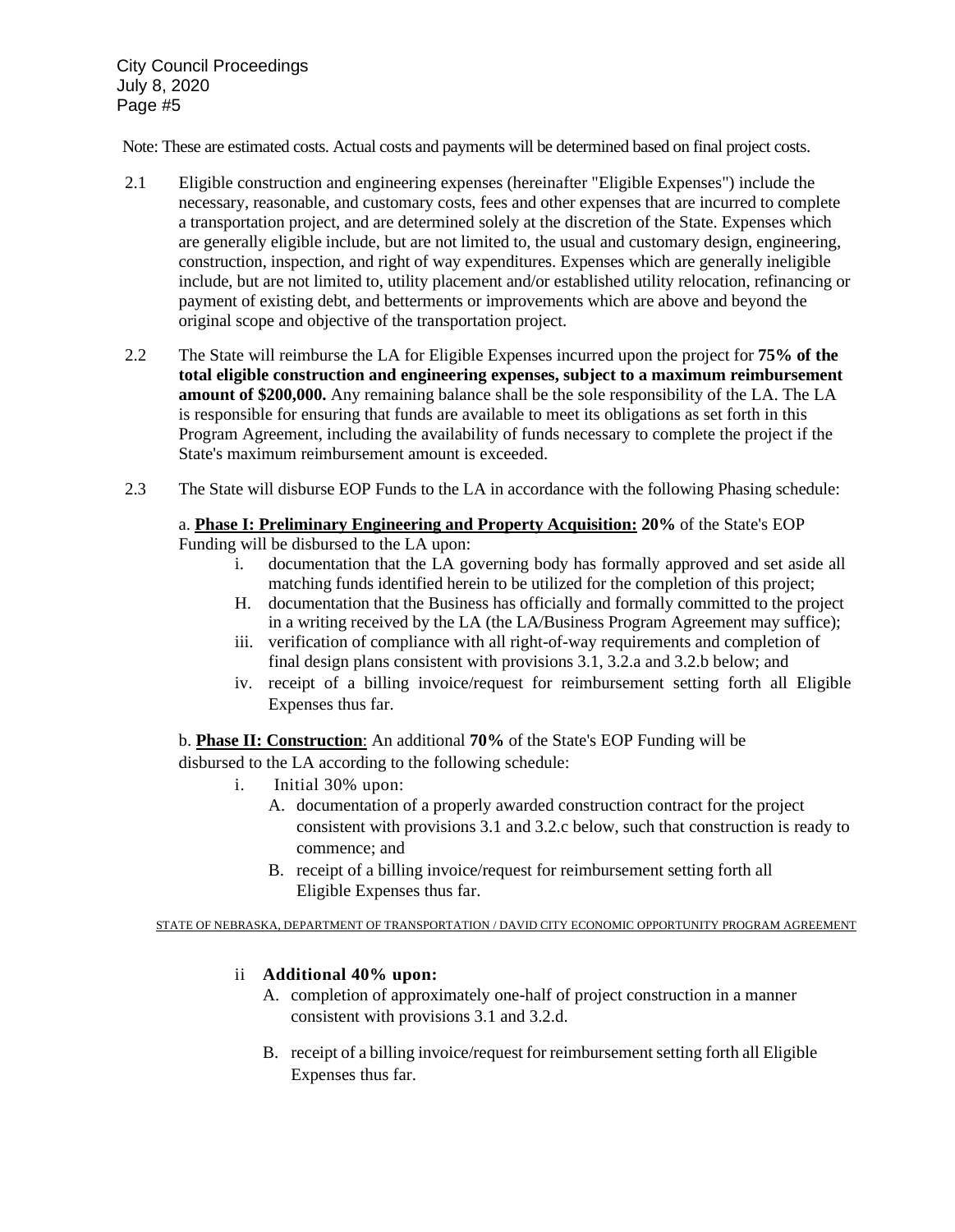c. **Phase III: Project Closeout:** The final disbursement of EOP Funds, up to the final 10% of the original EOP funding amount, but in no event in excess of the total expenses eligible for reimbursement, will be paid to the LA upon receipt of:

- i. a final billing invoice/request for reimbursement which sets forth a complete and final accounting of all Eligible Expenses incurred to complete the project, as more specifically set forth in provision 2.4.b below; and
- ii. a full and complete copy of the as-built plans.
- 2.4 a. All billing invoices/requests for reimbursement must be submitted by the LA in a manner consistent with the State's billing processing system so that timely payment may be made, and must include all necessary state and federal tax documentation required by the State to process payment. Billing invoices/requests for reimbursement shall only be submitted to the State after amounts due exceed \$1,000.00, and shall be submitted to the State no more frequently than monthly. Billing invoices/requests for reimbursement by the LA must contain adequate documentation to substantiate the expenses incurred, and to determine compliance with the EOP program application and this Program Agreement. Noncompliant invoices or requests for reimbursement will not be paid; notice and explanation of a noncompliant invoice or request for reimbursement will be returned to the LA within thirty (30) days of receipt by the State.

b. The final billing invoice/request for reimbursement to the State must reflect the total final amount due, the total incurred cost of the improvement, less previous payments made to the LA, and less funds applied to the cost of the improvement by the LA. The final billing invoice/request for reimbursement must be received no later than one year from the date of completion of the project; if a final invoice is not received within one year of completion of the improvement, the most recent billing invoice/request for reimbursement received by the State will be considered the final invoice submitted upon the improvement, and any and all obligation by the State to pay additional funds will terminate.

2.5 All obligations set forth in this Program Agreement, including all obligations of the State to reimburse costs as set forth herein, shall terminate immediately without penalty or further payment required if, in any fiscal year, the Nebraska Legislature fails to appropriate or otherwise make available funds for the work contemplated herein. In such an event, the State will provide the LA with written notice setting forth the effective date of termination.

# **III. Additional Obligations, Declarations, and Certifications:**

3.1 The LA agrees to comply with all applicable federal, state and local laws, ordinances, rules and regulations relating to the activities carried out by the LA under this Program Agreement, including but not limited to the requirements of Neb. Rev. Stat. §4-108 to 4-114 to utilize a federal immigration verification system to determine the work eligibility status of new employees physically performing services within the State of Nebraska; Neb. Rev. Stat. §81-3445, governing the use of professional architects or engineers for projects which exceed \$100,000; and Neb.Rev.Stat.§81-3437 requiring designation of a coordinating professional.

STATE OF NEBRASKA, DEPARTMENT OF TRANSPORTATION / DAVID CITY ECONOMIC OPPORTUNITY PROGRAM AGREEMENT

3.2 The LA shall be responsible for all aspects of this project, including management, planning, design, right-of-way activities, bid letting, construction, construction engineering and future operation and maintenance of this project. The LA agrees that its failure to comply with the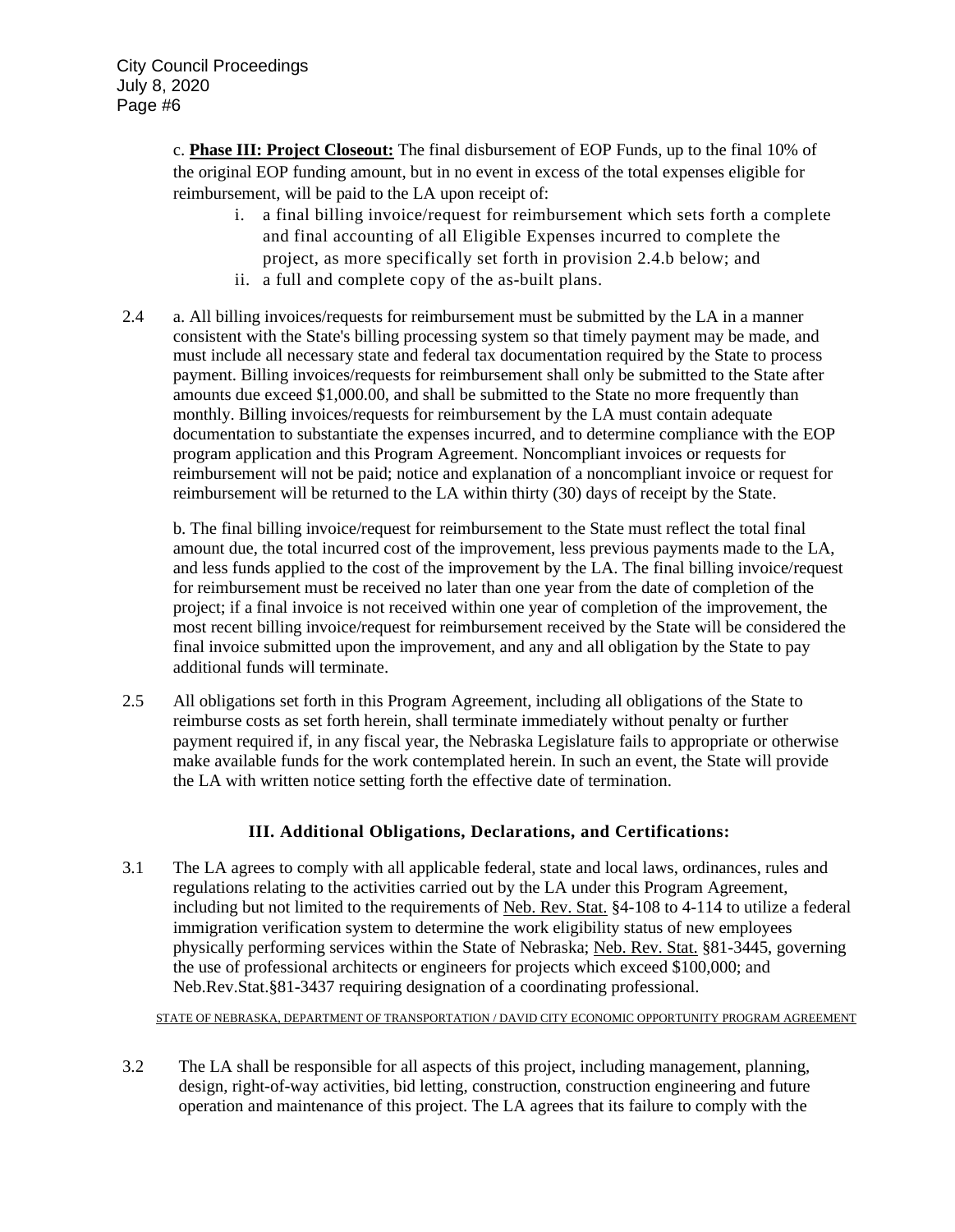terms of this Program Agreement may lead to the State, in its sole discretion, withdrawing funding for the project as more specifically set forth in provision 3.5 below. The LA agrees to supervise and oversee all engineering and construction of the project in a manner consistent with the terms of this Program Agreement, and in a manner which meets all criteria applicable to the project as determined by the State, including but not limited to:

a. Prior to advertising for bids for the project, the LA must certify to the State that all necessary right-of-way, temporary and permanent easements, and temporary use permits have been properly obtained by the LA and that the project is legally prepared to proceed. The State may, in some circumstances, require that a dedication of property be made to the ownership of the LA to ensure that funds utilized upon the project result in a meaningful contribution to a purpose generally beneficial to the citizens of the State of Nebraska.

b. The LA must provide plans which have been prepared and signed by a licensed professional engineer for the State's review, and the State must review all plans and specifications prepared by the LA prior to letting. In the event the project connects to, physically touches or impacts a portion of the state highway system, the LA must provide plans for review which meet the higher NDOT standard highway design and construction requirements applicable to State highway projects.

c. After the State's review, the LA will advertise the project, accept bids, and award the contract for construction of the project in a manner consistent with applicable state and local law. This Program Agreement will terminate in the event no contract has been awarded by December 31, 2020, and recovery of EOP funds disbursed thus far to the LA may commence as more specifically set forth in provision 3.5 below.

d. The LA is required to oversee construction to ensure the project is constructed as described or shown upon the approved plans, specifications, and estimates, or as amended by any approved change orders.

e. Review of any kind by the State pursuant to this Program Agreement shall not be considered a full and comprehensive review or examination of the work product of the LA and/or its consultants, and shall not be construed to be an undertaking or assumption of the LA's and/or its consultants' duties to provide appropriate design plans for the Project, to appropriately advertise the project for bids and let the project, and to accurately construct the project according to plans. The State makes no representations nor warranties, neither express nor implied, to any person or entity concerning the performance of the terms of this Program Agreement by the LA, its consultants, and/or contractors, or the performance of the Program Agreement between the LA and the Business.

3.3 The LA shall maintain records and documentation of the project for at least five years after termination/expiration of this Program Agreement, including but not limited to: books kept in accordance with generally accepted accounting principles, detailed records of expenditures, recipients and uses of all funds paid and disbursed in conjunction with this Program Agreement, as well as final design plans, as-built plans, and structural material certifications. The LA shall make such documentation available to the State to copy or review upon request, within a reasonable time period, and in particular in a manner sufficient to allow the State to comply with internal or external audit requirements.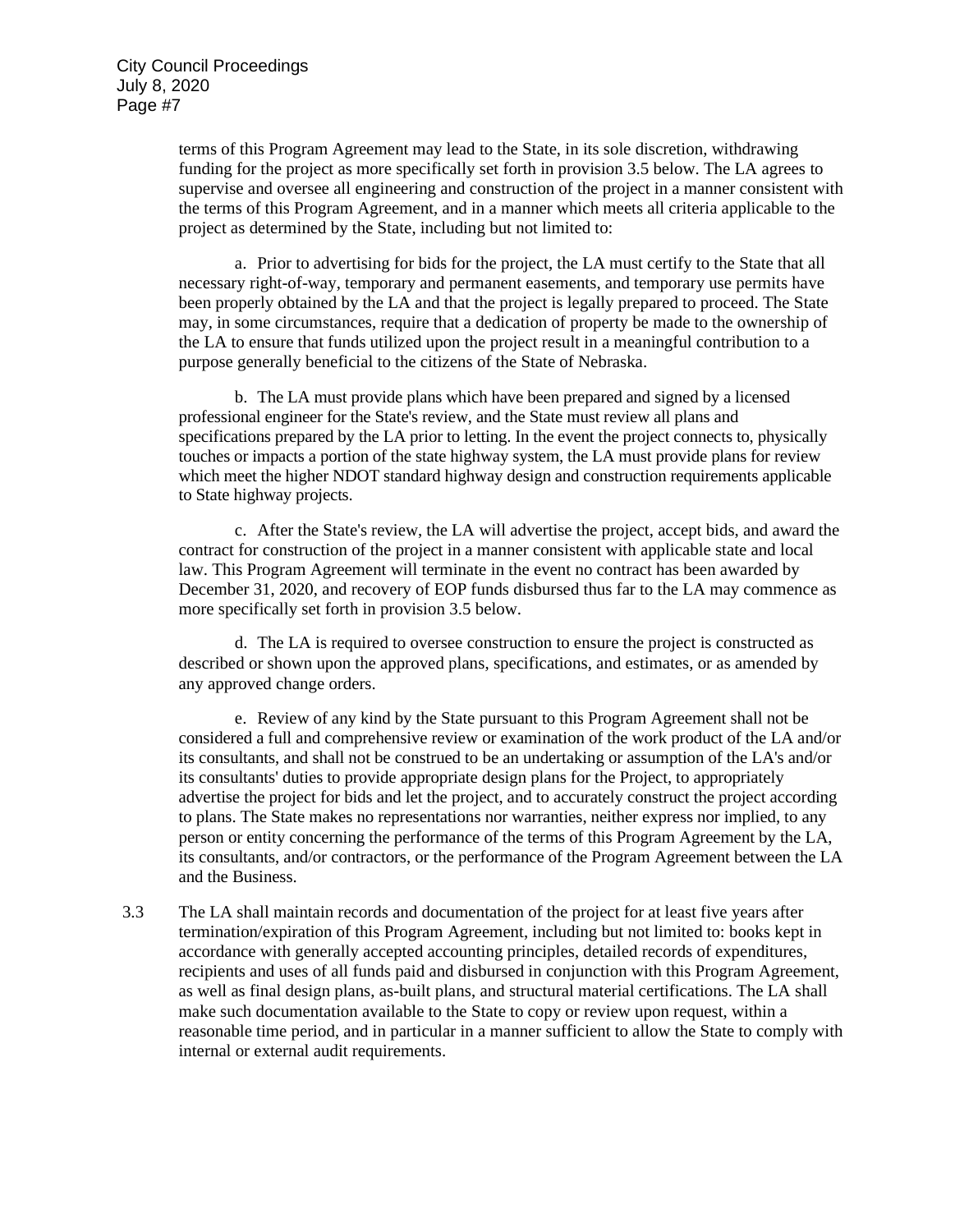#### STATE OF NEBRASKA, DEPARTMENT OF TRANSPORTATION / DAVID CITY ECONOMIC OPPORTUNITY PROGRAM AGREEMENT

- 3.4 The LA must retain an annual economic impact progress report for each subsequent year after completion of the project, for a period of five consecutive years after completion of the project. The LA must share the annual progress report with the State upon request in years one through four, with the report to the State required in year five after completion of the project.
- 3.5. In the event the LA fails to meet the terms of this Program Agreement, or in the event the Business does not fulfill its commitment to locate operations on the site or demonstrate positive economic impact as contemplated or described within provisions 1.1 and 1.3 of this Program Agreement, the State may immediately:

a. provide the LA with notice of termination of this Program Agreement, and may immediately demand from the LA reimbursement and repayment of all EOP funds disbursed thus far under this Program Agreement; or

b. in the alternative, provide the LA with notice of breach of this Program Agreement and allow the LA a reasonable time to cure the breach. However, allowing the LA time to cure a breach does not waive the State's right to terminate this Program Agreement under 3.5.a for the same or a different breach which may occur pending resolution of the initial breach. If breach is due to one of the identified Businesses withdrawing from their commitment to locate operations on the site, LA's cure of the breach may include the substitution of another Business that meets the criteria established by the EOP panel, and which is willing to execute a Program Agreement with the LA as set forth in provision 3.6 below.

3.6 The LA is required to enter into a separate Program Agreement with the Business named under provision 1.2, above. Said Agreement must require the Business, at a minimum:

a. to utilize EOP funds in a manner which complies with this Program Agreement between the State and the LA;

b. to indemnify and hold harmless the State from any and all claims, demands, or actions based upon or arising out of the negligent or willful acts or omissions of the Business and/or its officials, officers, employees, agents, associates, contractors, or subcontractors in the performance of the Program Agreement between the LA and the Business, or in meeting the terms of this Program Agreement between the LA and the State;

c. to retain records consistent with provision 3.3 of this Program Agreement for a period of five consecutive years after completion of the project, and to provide the LA with all information necessary for it to submit its mandatory annual progress report to the State in accordance with provision 3.4 of this Agreement.

d. to provide for the repayment of EOP Funds to the LA in the event of a default or unmet obligations by the Business.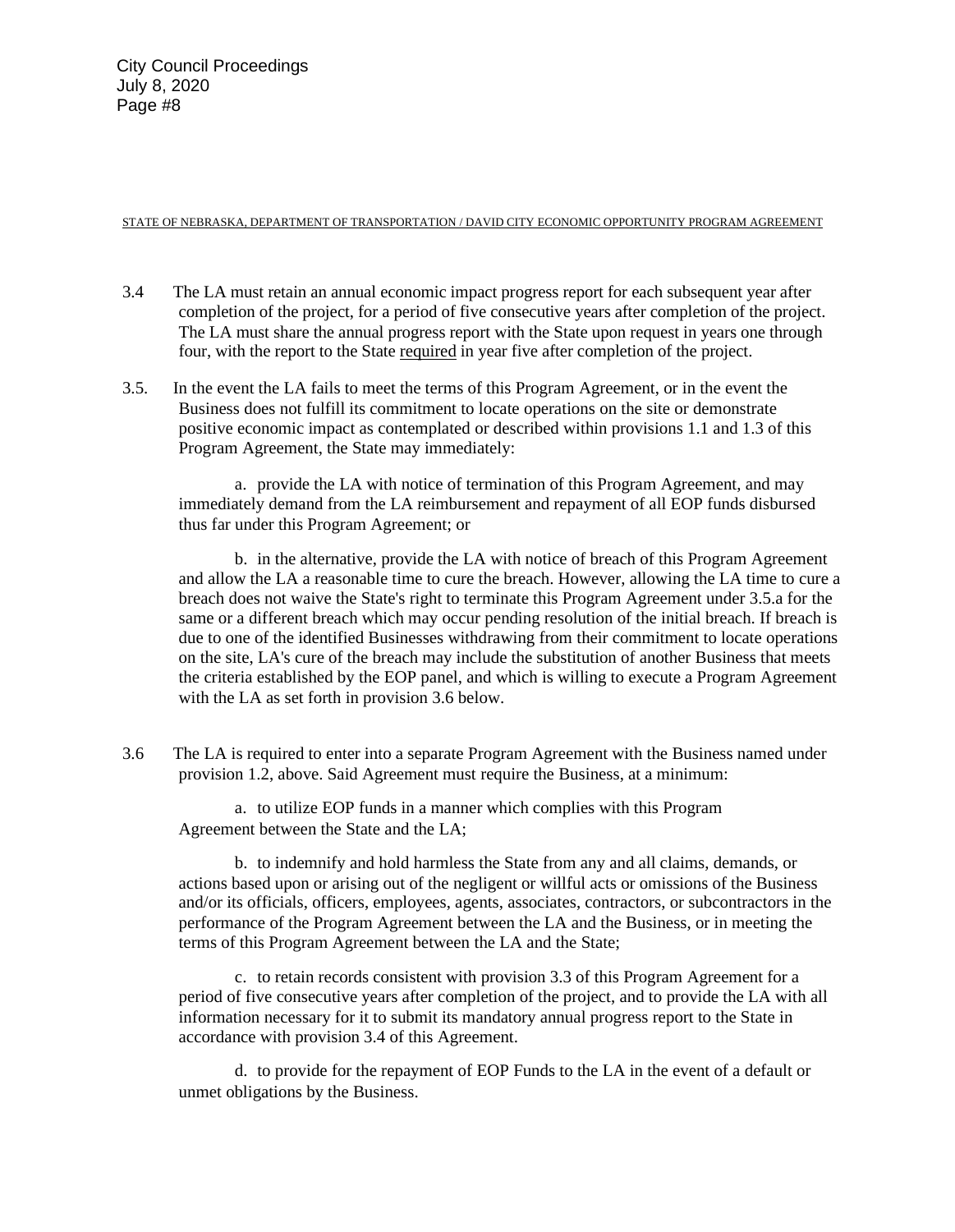- 3.7 This Program Agreement commences upon signature by the last of all required signatories and terminates 30 days after the State's receipt of the final annual progress report (provision 3.4) unless terminated sooner pursuant to the terms set forth herein or by the written mutual agreement of the Parties.
- 3.8 This Program Agreement, along with any and all attachments and items incorporated by references herein, contains the entire agreement between the Parties. This Agreement shall be binding upon and inure to the benefit of the Parties hereto, their successors and assigns. The LA shall adopt all necessary ordinances and/or resolutions as may be necessary to give full force and effect to the terms of this Program Agreement.

STATE OF NEBRASKA, DEPARTMENT OF TRANSPORTATION / DAVID CITY ECONOMIC OPPORTUNITY PROGRAM AGREEMENT

- 3.9 The LA Agrees to hold the State harmless from any and all claims, demands, or actions based upon or arising out of the negligent or willful acts or omissions of the LA and its officials, officers, employees, agents, associates, contractors, or subcontractors in the performance of this Program Agreement, or the performance of the Program Agreement between the LA and the Business.
- 3.10 Nothing in this Program Agreement should be construed in any manner as creating or establishing a joint relationship or partnership between the parties, nor shall either party have the right, power or authority to create any obligations or duties, express or implied, on behalf of the other party.

### **IV. Attachments**

4.1 Application

# **V. Final Affirmation and Signatures**

 $\overline{\phantom{a}}$ 

IN WITNESS WHEREOF, the Parties acknowledge they have read and understand this Program Agreement, and that they execute this Program Agreement pursuant to lawful authority granted to them, effective upon the date set forth by the last signatory below:

EXECUTED by the LA this  $\frac{day}{dx}$  of  $\frac{20}{x^2}$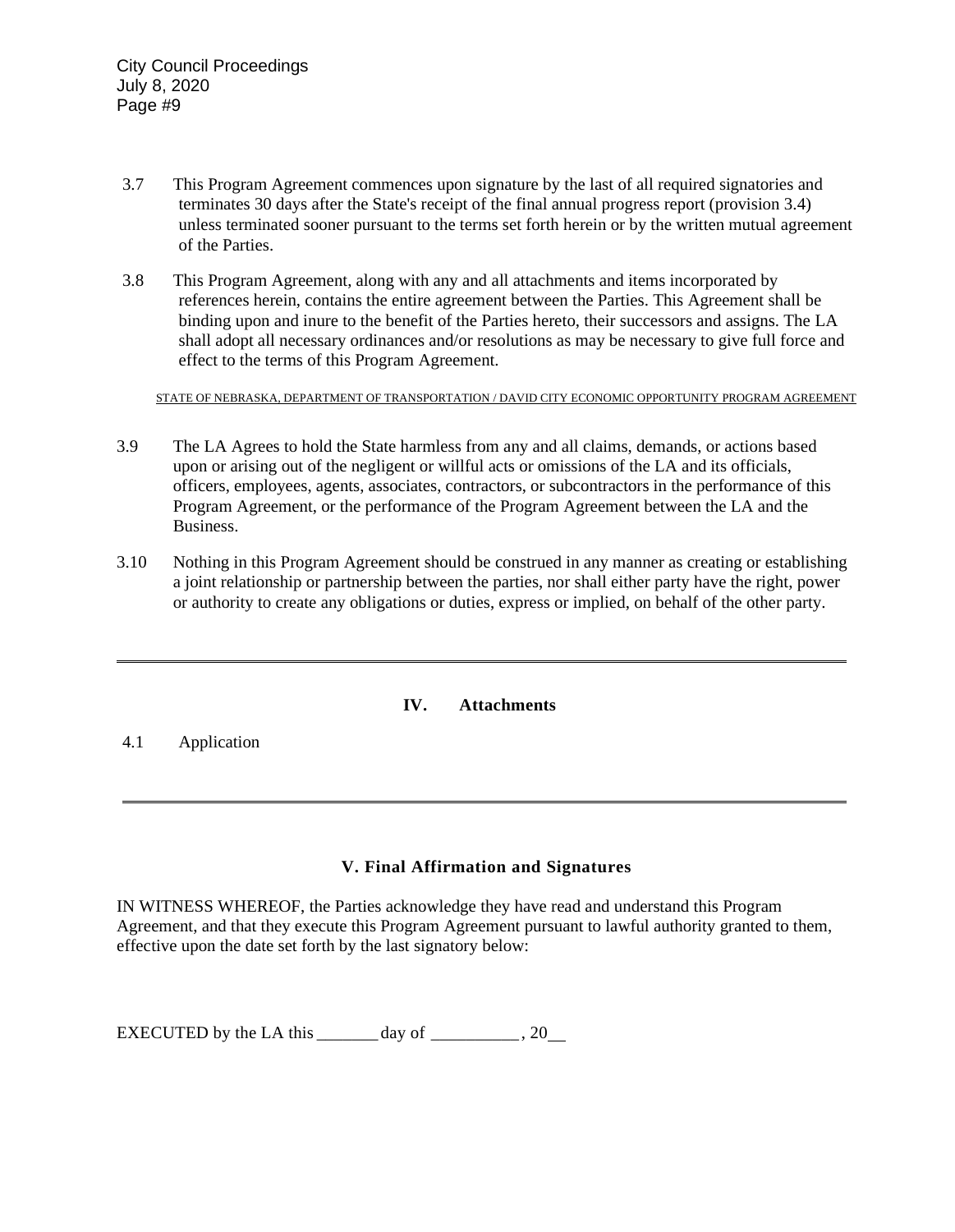Printed Name of Official, including Title

Signature

EXECUTED by the State this  $\qquad \qquad$  day of  $\qquad \qquad$ , 20

Kyle Schneweis

Director, Nebraska Department of Transportation

City Administrator Clayton Keller stated that he would like to ask the Council to table agenda item #11 consideration of re-instating or continuing the suspension of, the recycling program because the Nebraska Recycling Council would like to attend the next meeting to make a presentation regarding the options for recycling.

Council member Bruce Meysenburg made a motion to table consideration of re-instating or continuing the suspension of, the recycling program. Council member Kobus seconded the motion. Voting AYE: Council members Bruce Meysenburg, Trowbridge, Vandenberg and Kobus. Voting NAY: None. The motion carried. Council members Pat Meysenburg and Kevin Hotovy were absent.

Mayor Zavodny stated that the next item on the agenda was consideration of an amendment to the Memorandum of Understanding between the City and Jeff & Cathy Klug.

Mayor Zavodny said, "I was on board with the extension of time. I was surprised to see the consideration of the financial amount. My concern is the integrity of the bid process. Especially since they've had a couple of sales, if they start to figure out that maybe they're not going to make what they thought they were – people make bad deals all the time. My concern is that someone bids anything and says "you know, we're not making any money", you don't get to go back and redo it. I don't begrudge the ask and I know that there were some extenuating circumstances. I read about those in this. I think that it's a very slippery slope when you start to renegotiate an awarded bid. That's what I told Clayton that was what I was going to say, so I said it."

Council member Trowbridge said, "I had an interesting discussion with one of our citizens after seeing what was advertised and pictures of what was being sold. People that have been around that house with the prior owner when it was nice, knowing some of these things. We had a discussion about what they were worth and we talked about the \$8,700 and we talked about \$4,000 and the lady that was talking to me said, "they could have easily sold \$8,700 worth of things that they advertised, that given day, if it was done properly". Which shined a really different light on it for me."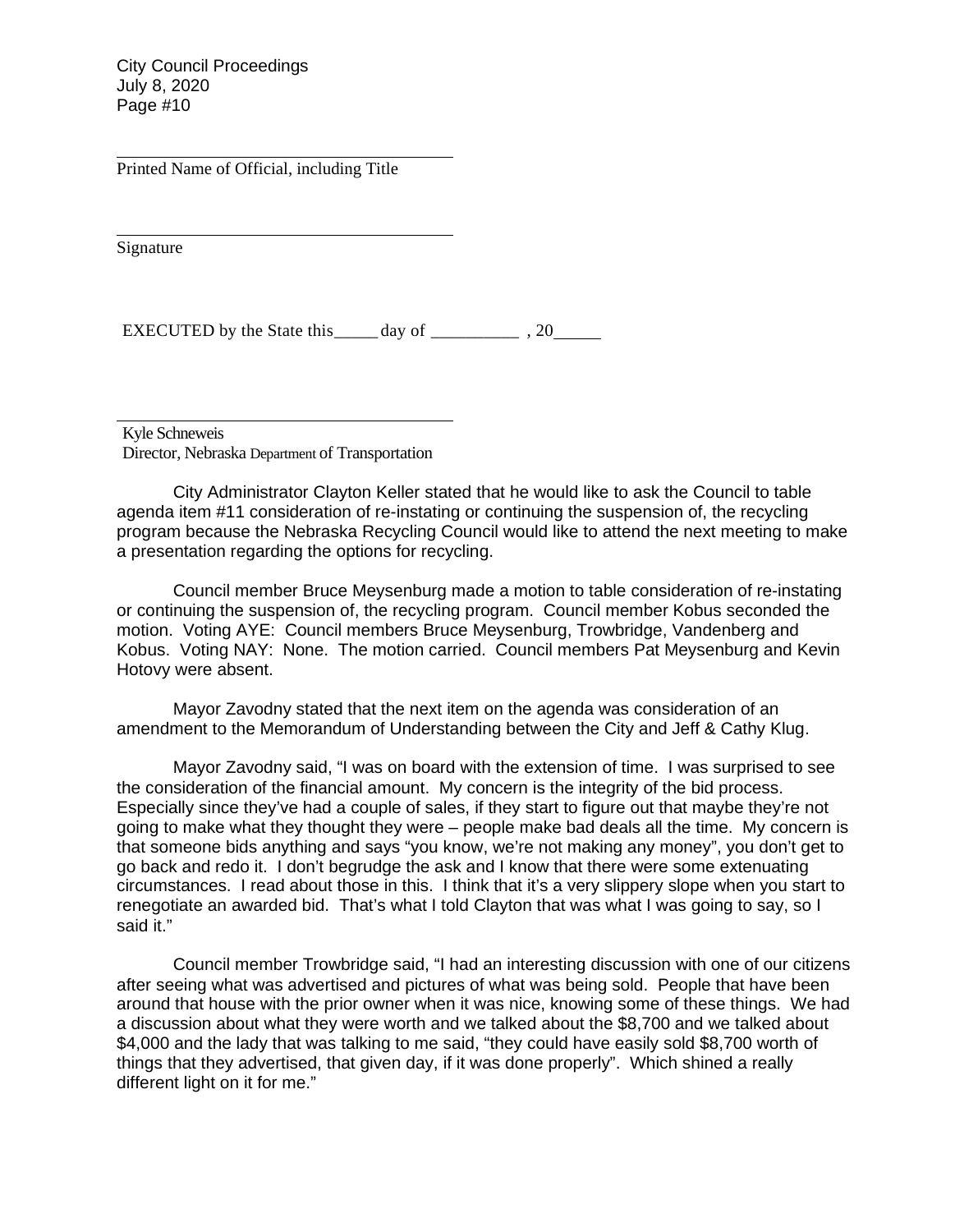Mayor Zavodny said, "That's a great point."

Council member Trowbridge said, "I went over there on Sunday and it was busy. I asked the valid question of who approved this and I got lied to and lied to and lied to. I'm not happy at this point in time with how this is going. I may very well change my mind on what I talked about earlier."

Mayor Zavodny said, "Also, do we know what's going to happen moving forward? I know that they need more time with the cleanup, which I can live with. We had talked previously, is there going to be another sale? I was so glad when they were done and I hadn't heard of anybody getting hurt."

City Administrator Clayton Keller said, "Yes. They are interested in having another sale. I got a phone call yesterday from the Klug's. They plan to continue to have yard sales until they are finished. I don't know if Council would entertain asking them to have it on a different piece of property or if we think that their liability insurance covers that."

Mayor Zavodny said, "Counsel, you can certainly jump in here and tell me that I'm all wet, but my experience has been that people go for the deepest pockets, which would be the City, most likely. If someone gets hurt on property that the City is now in custody of, we're getting sued. That's a layman's take on it."

City Attorney Jim Egr said, "If somebody gets hurt, they're going to sue everybody."

Council member Kobus made a motion to not accept the amendment to the Memorandum of Understanding, also to not let them have any more yard sales, but to accept the time extension. Council member Bruce Meysenburg seconded the motion. Voting AYE: Council members Kobus, Trowbridge, Bruce Meysenburg and Vandenberg. Voting NAY: None. The motion carried. Council members Pat Meysenburg and Kevin Hotovy were absent.

Mayor Zavodny stated that the next item on the agenda was consideration of Resolution No. 19-2020 dividing the property legally described as one parcel consisting of Lots 7, 8, 9 & 10, Block 5, Original town, into two parcels consisting of Lots 7 & 10, and Lots 8 & 9.

Mayor Zavodny said, "This seems to make sense to me."

Council member Trowbridge said, "How long will this process of division take, on the calendar? Can we do it in thirty days? The reason that I ask is that I believe that the back piece of property holds the key to how we sell the front piece of property, because if we sell the back piece for probably what it's worth in today's market, it will determine where we need to be on the front piece. The front piece is going to be the difficult sale."

Mayor Zavodny said, "Taking that plants an interesting idea to me. Sometimes you see farm ground sold as separate parcels, or combined, whatever brings the most. I wonder when we sell if we shouldn't consider doing something like that. So, we'd maximize for the rate payer of the City. If someone wants them both and that brings more than selling it separately, that's in our best interest."

Council member Trowbridge said, "We can go ahead now and separate them?"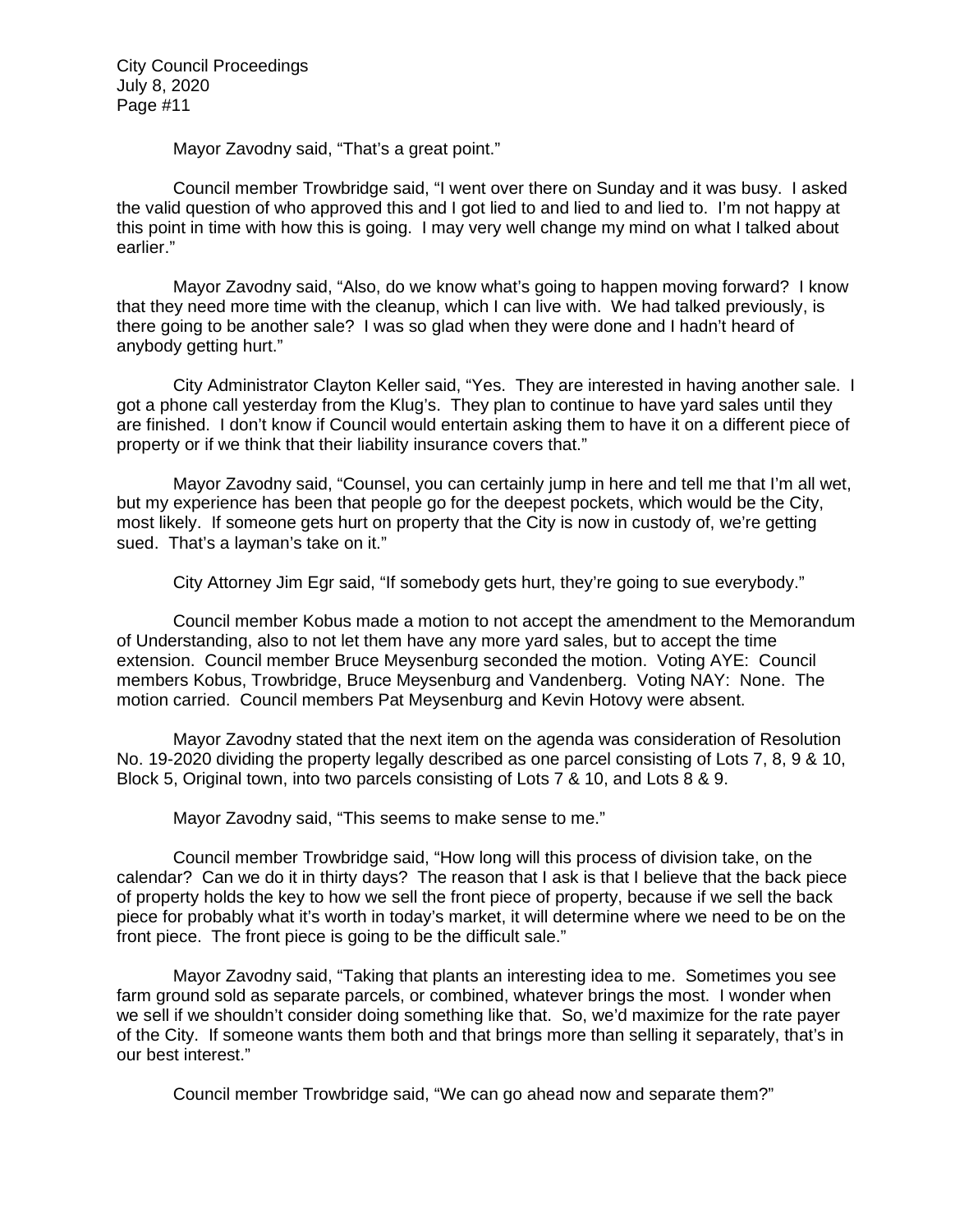Mayor Zavodny said, "Then offer them as one piece or two separate pieces, whichever brings the most money. Do we have any problem doing that?"

City Attorney Egr said, "No. Let's say, for example, you separate them now and somebody says they're going to bid on both of them and they're going to use the one piece as a parking lot and they'll have the house, they could do that. That's no problem. They could buy both."

Mayor Zavodny said, "But, here's the thing, if you separate them and someone says that's a big corner lot, and lots are bringing between \$30,000 and \$50,000, and so if separate brings more money then you sell them separately. If it brings more to sell them together, then we do that."

Council member Trowbridge said, "At the end of the day, both properties are sold."

Mayor Zavodny said, "Right. And we maximize what we did. So, if people don't want anything to do with the house, then they just bid on the back lot. Then you sell the house and the lot separately. Back to the original question, how long does this process take?"

Deputy Clerk Comte said, "If the mayor signs this tonight, I can file it at the courthouse tomorrow and it should be completed in a week."

Mayor Zavodny said, "There's not a thirty-day waiting period?"

Deputy Clerk Comte said, "No."

Mayor Zavodny said, "Then I see no downside to separating them now."

Council member Trowbridge introduced Resolution No. 19-2020 and moved for its passage and adoption. Council member Kobus seconded the motion. Voting AYE: Council members Trowbridge, Kobus, Vandenberg and Bruce Meysenburg. Voting NAY: None. Council members Kevin Hotovy and Pat Meysenburg were absent. The motion carried and Resolution No. 19-2020 was passed as follows:

### **RESOLUTION NO. 19 - 2020**

WHEREAS, the Community Redevelopment Authority, 557 No. 4<sup>th</sup> Street, as the owners of property legally described as: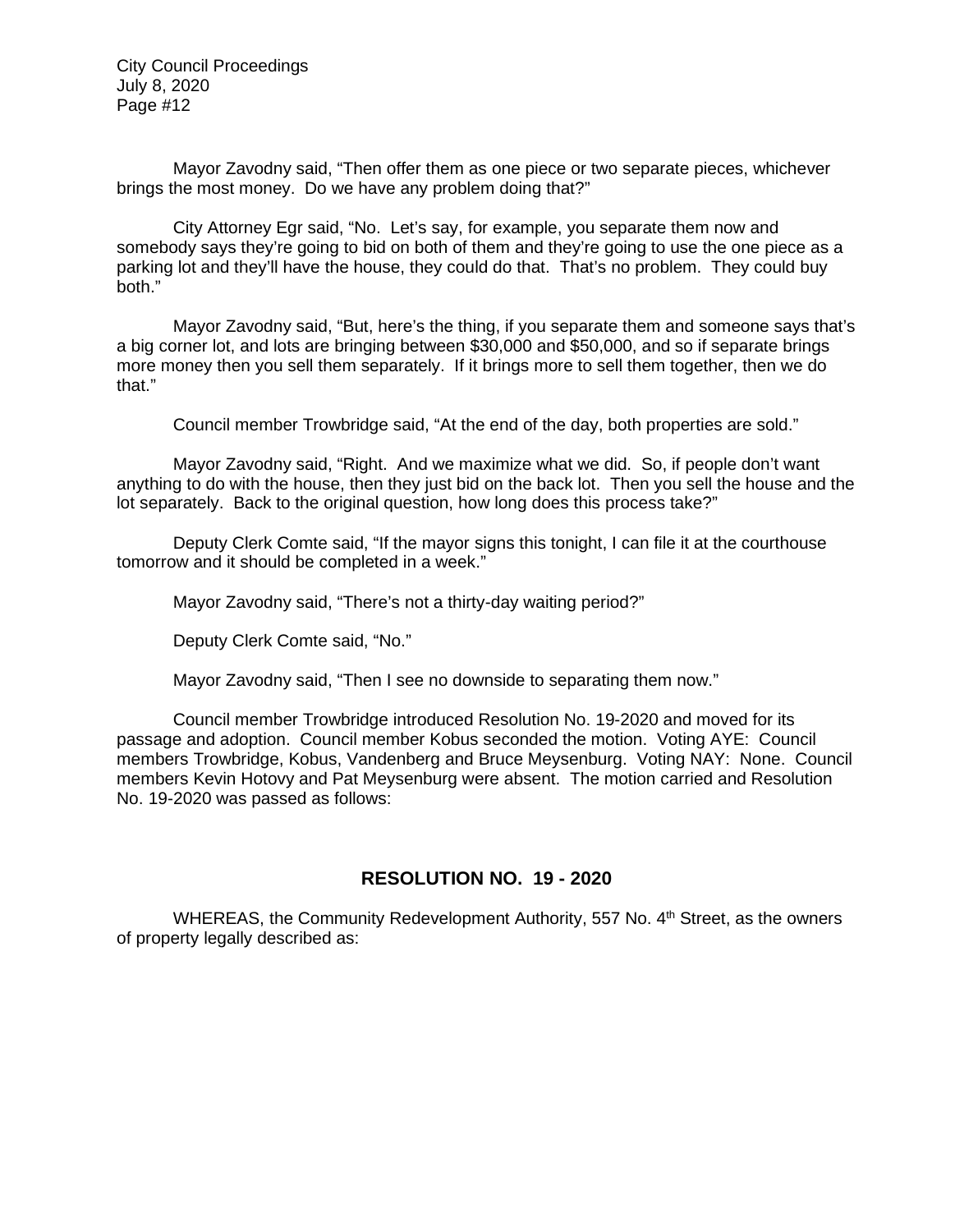

1 Parcel: consisting of Lots 7, 8, 9, and 10, Block 5, Original Town, 200' x 140', have submitted a request to divide this property into two parcels as follows:

PARCEL I DESCRIPTION

Lots 7 & 10, Block 5, Original Town, 100' x 140'

### PARCEL II DESCRIPTION

Lots 8 & 9, Block 5, Original Town, 100' x 140'



WHEREAS, there were no objections expressed concerning the request of the Community Redevelopment Authority.

NOW, THEREFORE, BE IT RESOLVED BY THE MAYOR AND CITY COUNCIL OF THE CITY OF DAVID CITY, NEBRASKA, that the request of the Community Redevelopment Authority to subdivide their property legally described above into Parcel I and Parcel II, as legally described above, is hereby approved.

Passed and approved this  $8<sup>th</sup>$  day of July, 2020.

Mayor Alan Zavodny

Deputy City Clerk Tami Comte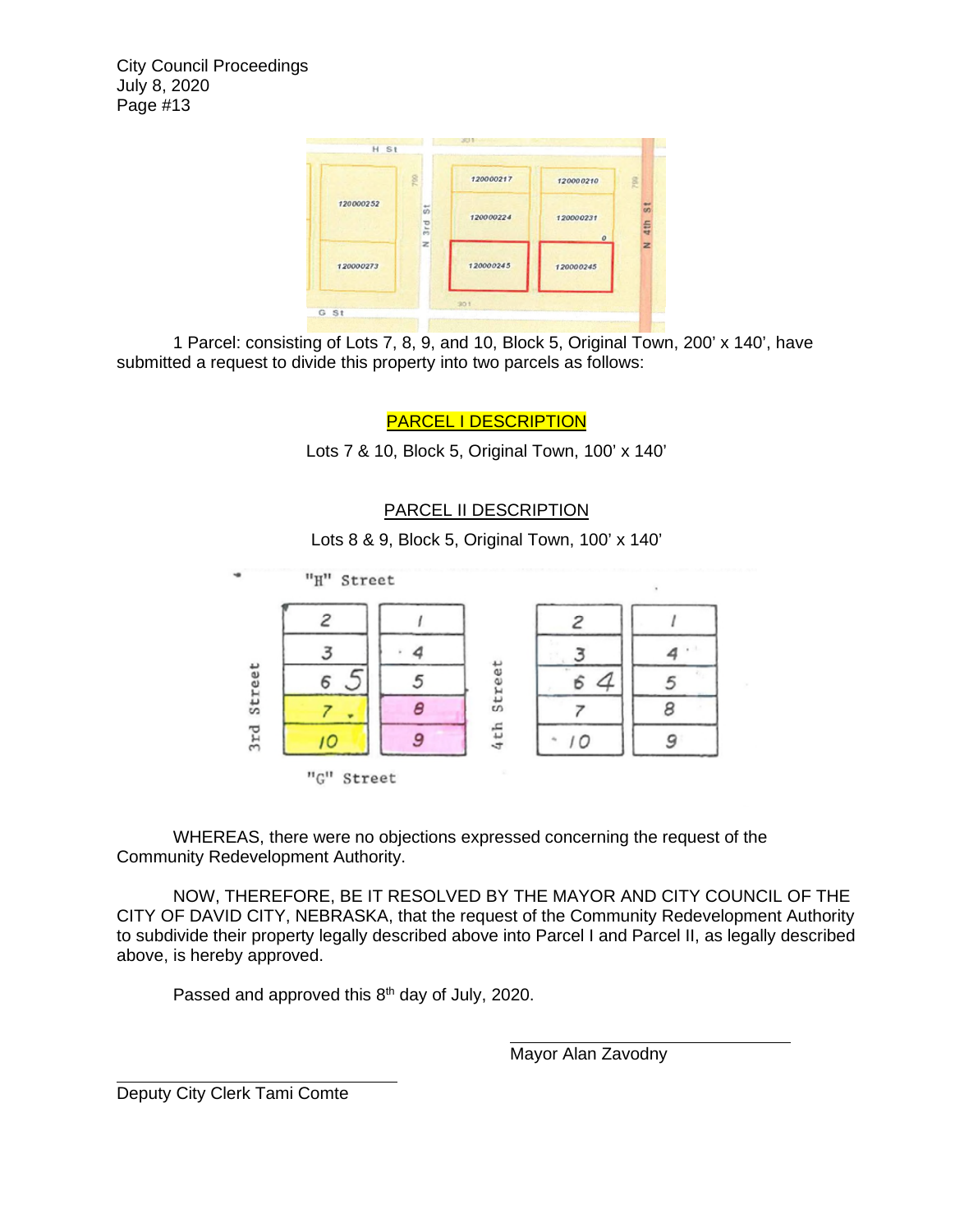Mayor Zavodny stated that the next agenda item was consideration of authorizing Mayor Zavodny and City Clerk Kovar to execute the closing documents for the City of David City's 2020 Sanitary Sewer System Revenue Bond (Taxable Interest), Series 2020: consisting of, but not limited to, the Closing and Tax Certificate; the Bond Register and the Bond Form.

Mayor Zavodny asked City Administrator Keller to explain what occurred with the bonds.

City Administrator Keller said, "So, we had a phone call this morning from Luann Brown with USDA and she asked us why our Bond that we were originally going to put in front of you was for \$4,339,500, when our Bond Anticipation Notes series was for \$3,000,000. So, we did a lot of phone calls to make sure that we could change the bond amount down to the lower dollar amount. So, we think what happened was that we paid for the slip lining project out of pocket, so to speak, instead of using the Bond Anticipation Note money and so we have the 1.125% interest rate, and we hope that it's going to stay at that. We're going to finish the paperwork tomorrow. Essentially, that's where we are at. Instead of a bond series where we're borrowing 4.3 million dollars, we're now just going to borrow 3 million dollars to pay off the Bond Anticipation Note Series that we used to pay for the wastewater plant project."

Mayor Zavodny said, "That was a very good explanation that made sense. The good news is that we were in a position to take care of some of the slip lining earlier on and I think that we put the City in a better financial position by what we've done to this point."

Council member Kobus made a motion to authorize Mayor Zavodny and City Clerk Kovar to execute the closing documents for the City of David City's 2020 Sanitary Sewer System Revenue Bond (Taxable Interest), Series 2020; consisting of, but not limited to, the Closing and Tax Certificate; the Bond Register; and the Bond Form. Council member Bruce Meysenburg seconded the motion. Voting AYE: Council members Vandenberg, Trowbridge, Kobus and Bruce Meysenburg. Voting NAY: None. The motion carried. Council members Pat Meysenburg and Kevin Hotovy were absent. The documents are attached as follows:

### UNITED STATES OF AMERICA

### STATE OF NEBRASKA COUNTY OF BUTLER CITY OF DAVID CITY

#### SANITARY SEWER SYSTEM REVENUE BOND (TAXABLE INTEREST), SERIES 2020

#### \$3,000,000

KNOW ALL PERSONS BY THESE PRESENTS: That the City of David City, in the County of Butler, in the State of Nebraska (the "City"), for value received, promises to pay, but only from the special fund hereinafter described, to the United States of America, acting through the Rural Utilities Service or successor Agency, United States Department of Agriculture, as initial registered owner hereof, or registered assigns, the sum of Three Million Dollars (\$3,000,000) in lawful money of the United States of America, with interest on the unpaid principal balance thereof from the date hereof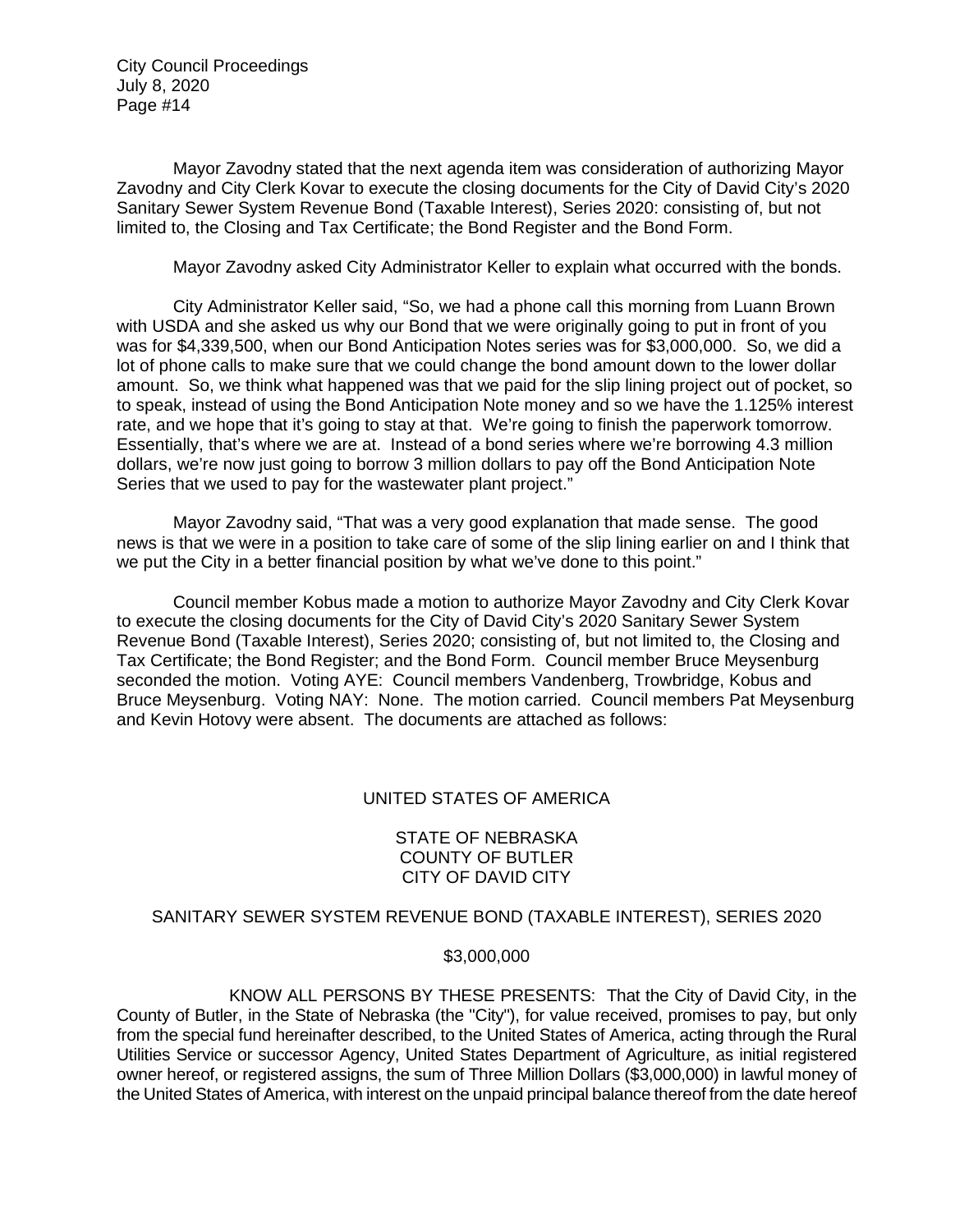until paid at 1.125% per year. The principal hereof and interest hereon shall be payable in equal annual installments of \$93,570.00 due on July 13, of each year, commencing on July 13, 2021, and continuing for a term of 39 years until the outstanding principal balance thereof has been paid in full, provided that the entire remaining principal balance, together with all accrued interest thereon, if not sooner paid, shall fall due and payable on July 13, 2060. All such payments shall be applied first to accrued interest and then to principal. Interest and principal installment payments on this Bond shall be payable by the City Treasurer of the City of David City, Nebraska, as paying agent, for remittance by said paying agent to the registered owner of this Bond in accordance with written instructions on file with said paying agent.

The City, however, reserves the right and option of prepaying any or all of the unpaid principal balance hereof at any time without penalty or redemption premium. Refunds and extra payments as defined in the regulations of the United States Department of Agriculture, according to the source of the funds involved, shall, after payment of interest, be applied to the installments last to become due under this Bond and shall not affect the obligation of the City to pay remaining installments as scheduled herein.

This Bond in the principal amount of \$3,000,000 is issued by the City for the purpose of paying a portion of the costs of constructing and acquiring additions, extensions and improvements, and equipment therefor, to the existing Sewer System owned and operated by the City (including any and all additions and improvements thereto, hereafter constructed or acquired, the "Sewer System"), including paying interim financing incurred for such purposes, under the provisions of Sections 18- 1803 to 18-1805, R.R.S. Neb. 2012. The issuance of this Bond has been authorized by an ordinance lawfully enacted and by proceedings duly had by the Mayor and City Council (the "Ordinance").

The "Revenues" of the Sewer System (as defined in the Ordinance) have been pledged and hypothecated for the payment of the Bond, both principal and interest, and this Bond is a lien only upon said revenues and earnings and not a general obligation of the City of David City.

The Ordinance sets forth the covenants and obligations of the City with respect to its Sewer System and the application of the revenues to be derived therefrom which revenues are under the terms of said Ordinance to be deposited into the "Sewer System Fund" and disbursed to pay costs of operation and maintenance, make payments of principal and interest on this Bond and make other payments as specified in said Ordinance. Said Ordinance also designates the terms and conditions upon which additional bonds of lien equal to that of this Bond may be issued in the future.

It is hereby certified and warranted that all conditions acts and things required by law to exist or to be done precedent to and in the issuance of this Bond did happen and were done in regular and due form and time as provided by law.

The City hereby covenants and agrees with the registered owner of this Bond to keep and perform all covenants and agreements contained in the Ordinance. This Bond shall be registered as to both principal and interest and shall be transferable only in accordance with the provisions printed on this Bond and subject to the terms and conditions set out in the Ordinance.

The registered owner hereof may request that the indebtedness evidenced by this Bond be repaid prior to the maturity hereof subject to and in accordance with the terms of the Ordinance. Defeasance of this Bond shall be made in accordance with the terms of the Ordinance.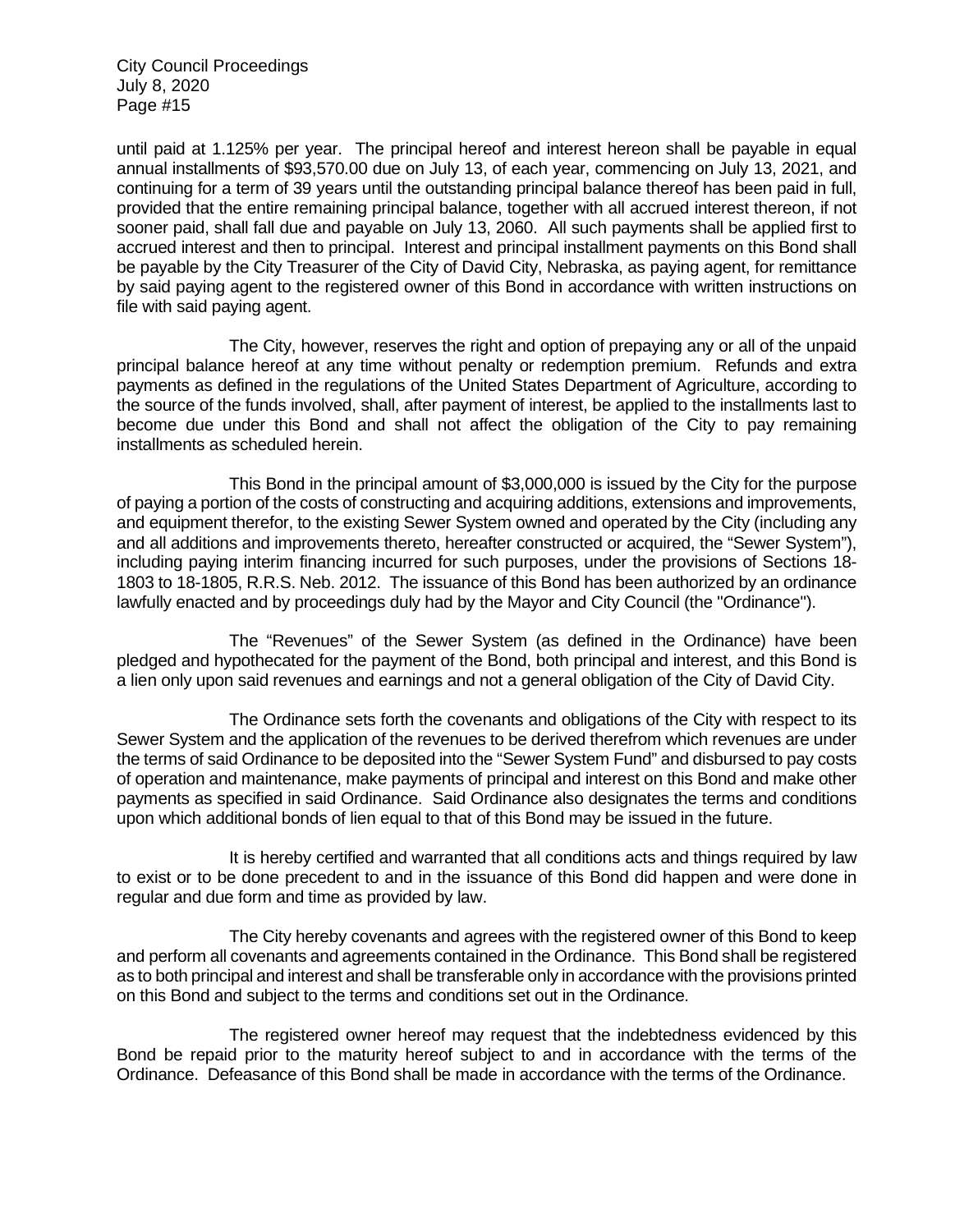To the extent provided in the Ordinance, the provisions of this Bond or of the Ordinance, including any amendment or supplement thereto, may be modified or amended by the City only with the written consent of the registered owner hereof, and it shall not be necessary to note hereon any reference to such modification or amendment.

As and to the extent the terms of this Bond conflict with the terms of the Loan Resolution, as defined in the Ordinance, the terms of the Loan Resolution shall be controlling as and to the fullest extent allowed by law.

IN WITNESS WHEREOF, the Mayor and City Council of David City, Nebraska, have caused this Bond to be executed on behalf of the City by being signed by the Mayor and City Clerk and by causing the official seal of the City to be affixed hereto.

DATED this 13<sup>th</sup> day of July, 2020.

### CITY OF DAVID CITY, NEBRASKA

(SEAL)

By: **Mavor** 

ATTEST:

 $\frac{1}{2}$ City Clerk

### PROVISIONS FOR REGISTRATION

The ownership of this Bond shall be registered as to both principal and interest on the books and records of the City of David City, Nebraska, kept by the City Treasurer of said City, who shall make notation of such registration in the registration blank below, and the transfer of this Bond may thereafter be registered only upon an assignment duly executed by the registered owner or such owner's attorney or legal representative, in such form as shall be satisfactory to the City Treasurer, such registration of transfer to be made on such books and endorsed hereon by the City Treasurer. The principal and interest of this Bond shall be payable only to or upon the order of the registered owner or such owner's legal representative.

| Date of       | Name of                                                                                                                    | Signature of          |
|---------------|----------------------------------------------------------------------------------------------------------------------------|-----------------------|
| Registration  | <b>Registered Owner</b>                                                                                                    | <b>City Treasurer</b> |
| July 13, 2020 | United States of America, acting through the<br><b>Rural Utilities Service, United States</b><br>Department of Agriculture |                       |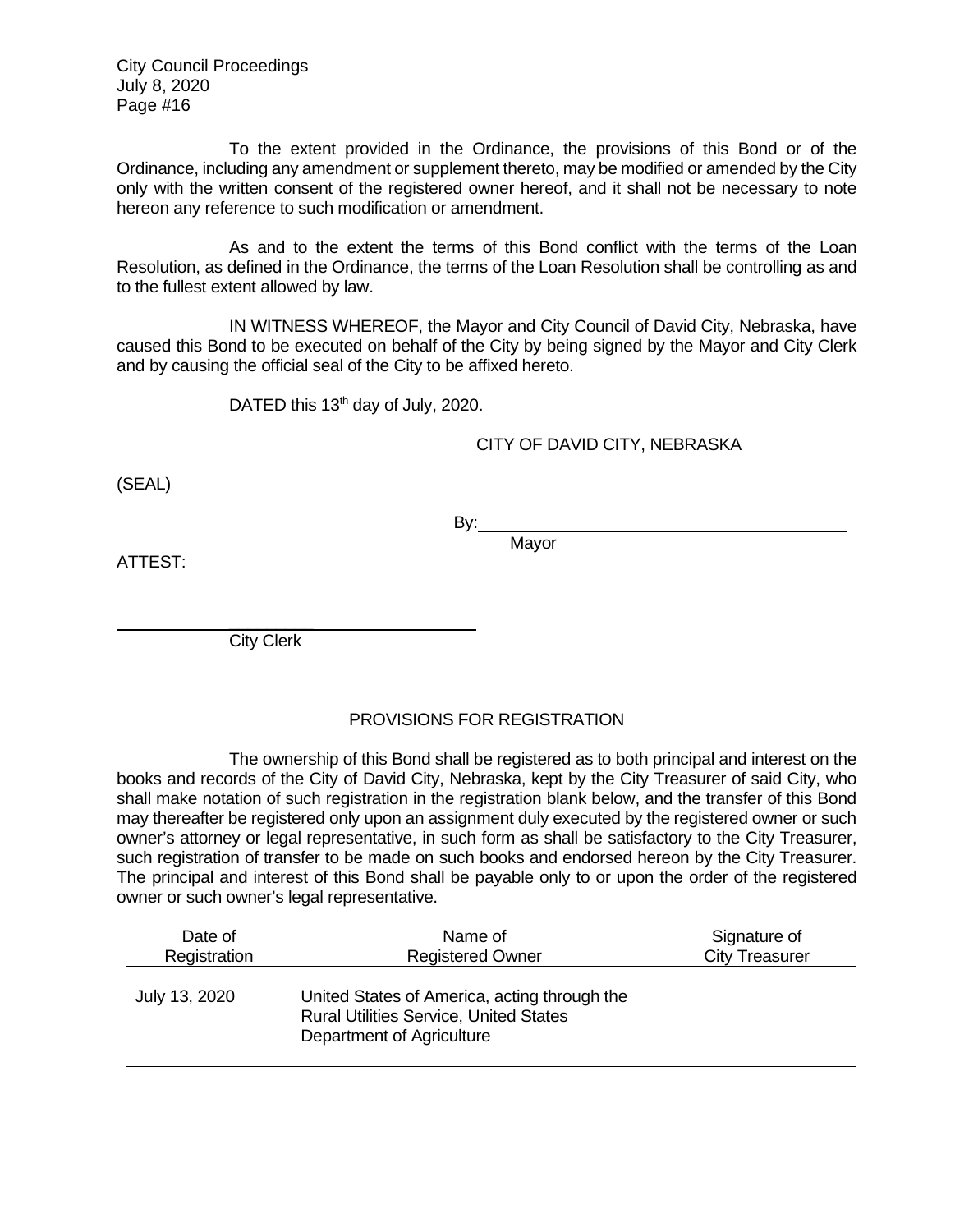### **CITY OF DAVID CITY, IN THE STATE OF NEBRASKA**

### BOND REGISTER

### SANITARY SEWER SYSTEM REVENUE BOND (TAXABLE INTEREST), SERIES 2020 DATED JULY 13, 2020

| Name of Registered Owner                                                                                                                      | Date of Registration | <b>Registered Address</b>                                                          |
|-----------------------------------------------------------------------------------------------------------------------------------------------|----------------------|------------------------------------------------------------------------------------|
|                                                                                                                                               |                      |                                                                                    |
| <b>United States of America</b><br>acting through the Rural<br><b>Utilities Service, United</b><br><b>States Department of</b><br>Agriculture | July 13,2020         | <b>USDA Rural Development</b><br>8000 South 15 Street Suite E<br>Lincoln, NE 68512 |
|                                                                                                                                               |                      |                                                                                    |

# RECEIPT OF TREASURER AND CERTIFICATE AS TO REGISTRATION

The undersigned duly qualified and acting Clerk of the City of David City, in the State of Nebraska, hereby certifies that he/she has delivered to the purchaser thereof said City's Sanitary Sewer System Revenue Bond (Taxable Interest), Series 2020, dated July 13, 2020, in the principal amount of \$3,000,000, bearing interest at the rate of **1.125**% per annum, with installments of principal and interest due on July 13 of each year as set out in said bond and further that said bond has been paid for at a price equal to the principal amount thereof.

The undersigned duly qualified and acting Clerk of the City of David City, in the State of Nebraska, hereby further certifies that pursuant the City's Bond Ordinance the undersigned officer is acting as Bond Registrar with respect to said bond and has duly registered said bond by signing said bond on the registration blank thereon and by noting registration on the above and foregoing Bond Register kept for such purpose, as set forth above.

IN WITNESS WHEREOF, I have hereunto set my hand officially this 13th day of July, 2020.

**City Clerk**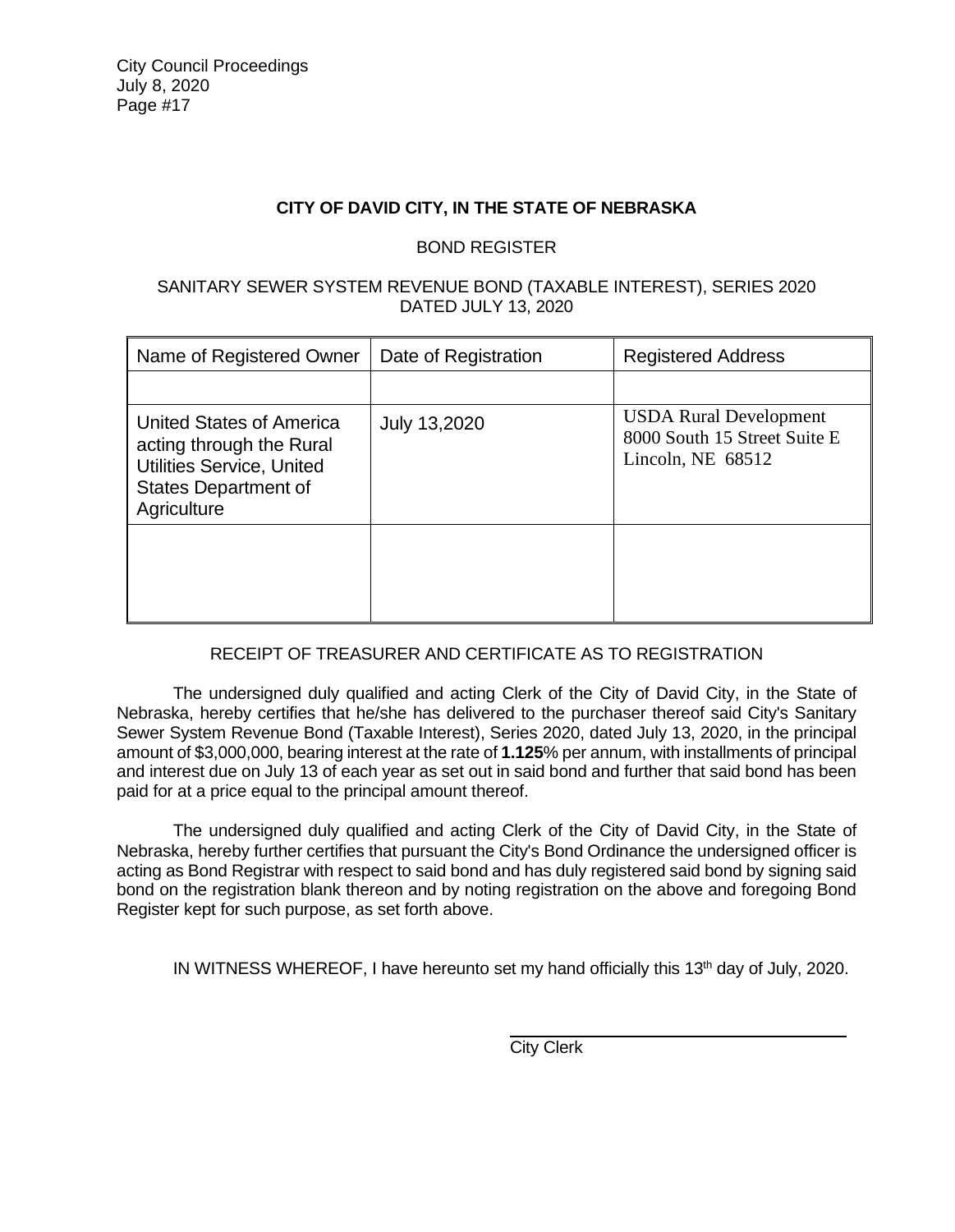### **CLOSING CERTIFICATE (INCLUDING CERTIFICATIONS WITH RESPECT TO TAX MATTERS)**

The undersigned hereby certify that they are the Mayor and City Clerk/Treasurer, respectively, of the City of David City, in the State of Nebraska (the "City"), and hereby further certify as follows:

1. Annexed to this certificate is a true and correct transcript of the proceedings of the Mayor and City Council of the City relating to the issuance of the City's Sanitary Sewer System Revenue Bond (Taxable Interest), Series 2020, dated as of the date of this Certificate, in the principal amount of \$3,000,000 (the "Bond"). All of the proceedings of the City and of the Mayor and City Council thereof which are set out in the annexed and foregoing transcript have been fully recorded in the journal of proceedings of the City and the Mayor and City Council thereof and the undersigned City Clerk has carefully compared the annexed and foregoing transcript with said journal and with the records and files of the City which are in such Clerk's official custody and said transcript is a full, true and complete copy of said journal, records and files which are set out therein.

2. The undersigned City Clerk has made a diligent search and examination of said journal, records and files which are in such Clerk's official custody and finds and certifies that the same contain no proceedings of the City or of the Mayor and City Council thereof had precedent to or referring to the issuance of the Bond other than the proceedings set out in said transcript.

3. Said transcript contains all of the proceedings had or done by the City and the Mayor and City Council thereof previous to the issuance of the Bond, relative thereto.

 4. Advance notice for each of the meetings shown in said transcript was given by posting or publication as set forth in the foregoing transcript. All of the subjects included in said transcript were contained in the agenda for the meetings shown, which agenda were kept continually current and readily available for public inspection at the City Clerk's office for each of the respective meetings; such subjects were contained in said agenda for at least 24 hours prior to each respective meeting; at least one copy of all ordinances, resolutions and other reproducible written materials, for which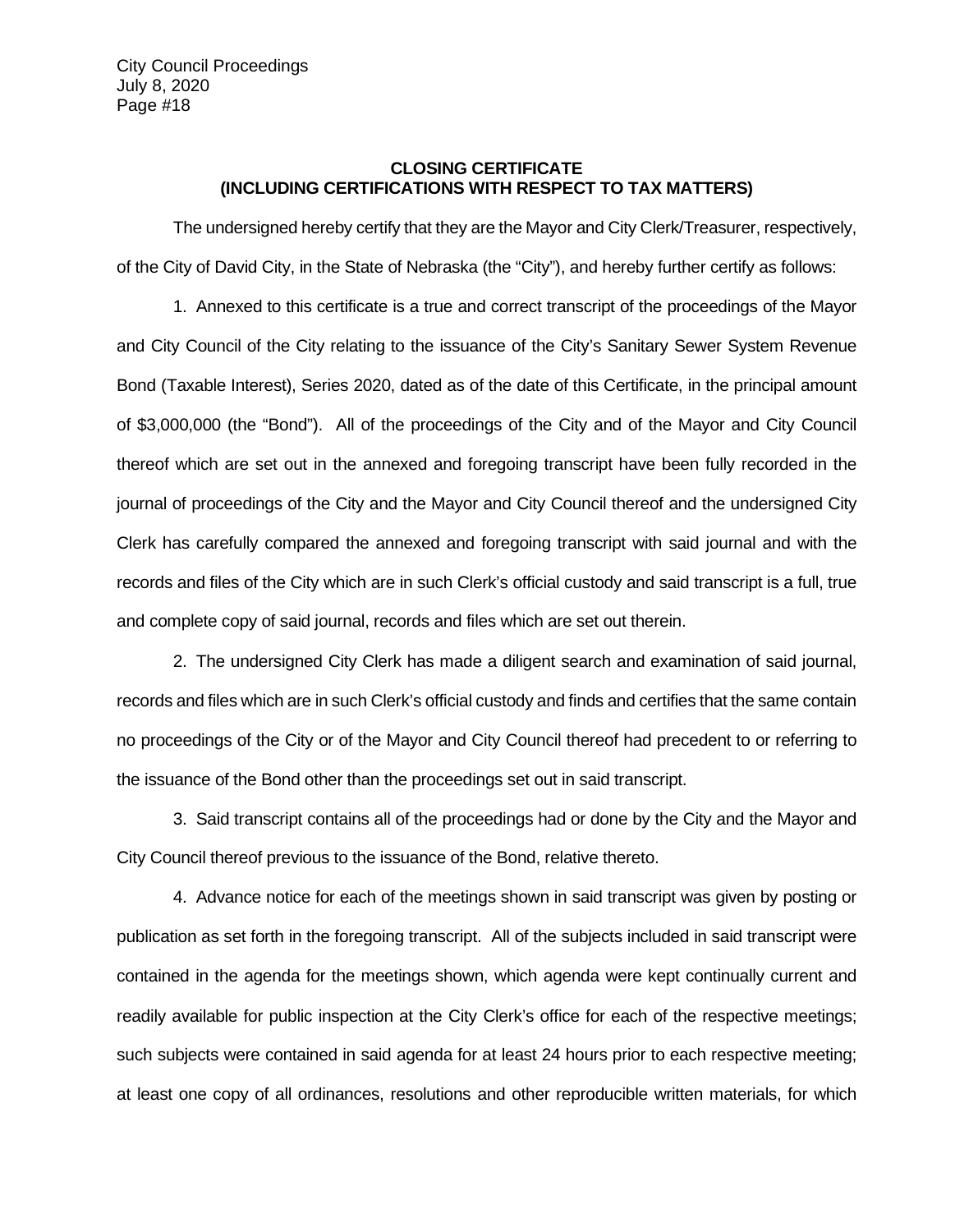actions are shown in said proceedings, was made available for examination and copying by members of the public at the meeting in which such actions were taken; a current copy of the Nebraska Open Meetings Act was available and accessible to members of the public, posted during the meeting or meetings reflected in the foregoing transcript in the room in which such meeting or meetings were held and that all in attendance at such meeting or meetings were informed that such copy of the Nebraska Open Meetings Act was available for review and were informed at the beginning of the meeting of the location of such copy in the room in which such meeting was being held; the minutes of the Mayor and City Council from which the foregoing proceedings have been extracted were, for each meeting shown, in written form and available for public inspection within 10 working days and prior to the next convened meeting of said body; all news media requesting notification of meetings of said body were provided with advance notice of the times and places of such meetings and the subjects to be discussed.

5. Advance notice for each meeting shown in said transcript, including notice of agenda subjects, was given to the Mayor and all members of the City Council.

6. The undersigned Mayor and City Clerk did officially sign the Bond by our manual or facsimile signatures (as shown on the Bond) on behalf of the City, being on the date of such signatures and on the date of the actual delivery of the Bond to the purchaser, the duly chosen, qualified and acting officers indicated therein and authorized to execute the same. The Bond has been further executed by having affixed thereto the seal of the City or a facsimile thereof.

7. No litigation is now pending or threatened to restrain or enjoin the issuance and delivery of the Bond or the collection of revenues and application thereof to pay the principal and interest on the Bond or relating to any of the improvements for which the Bond is issued nor in any manner questioning the proceedings and authority under which said Bond is issued or affecting the validity of the Bond thereunder; neither the corporate existence or boundaries of the City nor the title of its present officers to their respective offices is being contested; no authority or proceedings for the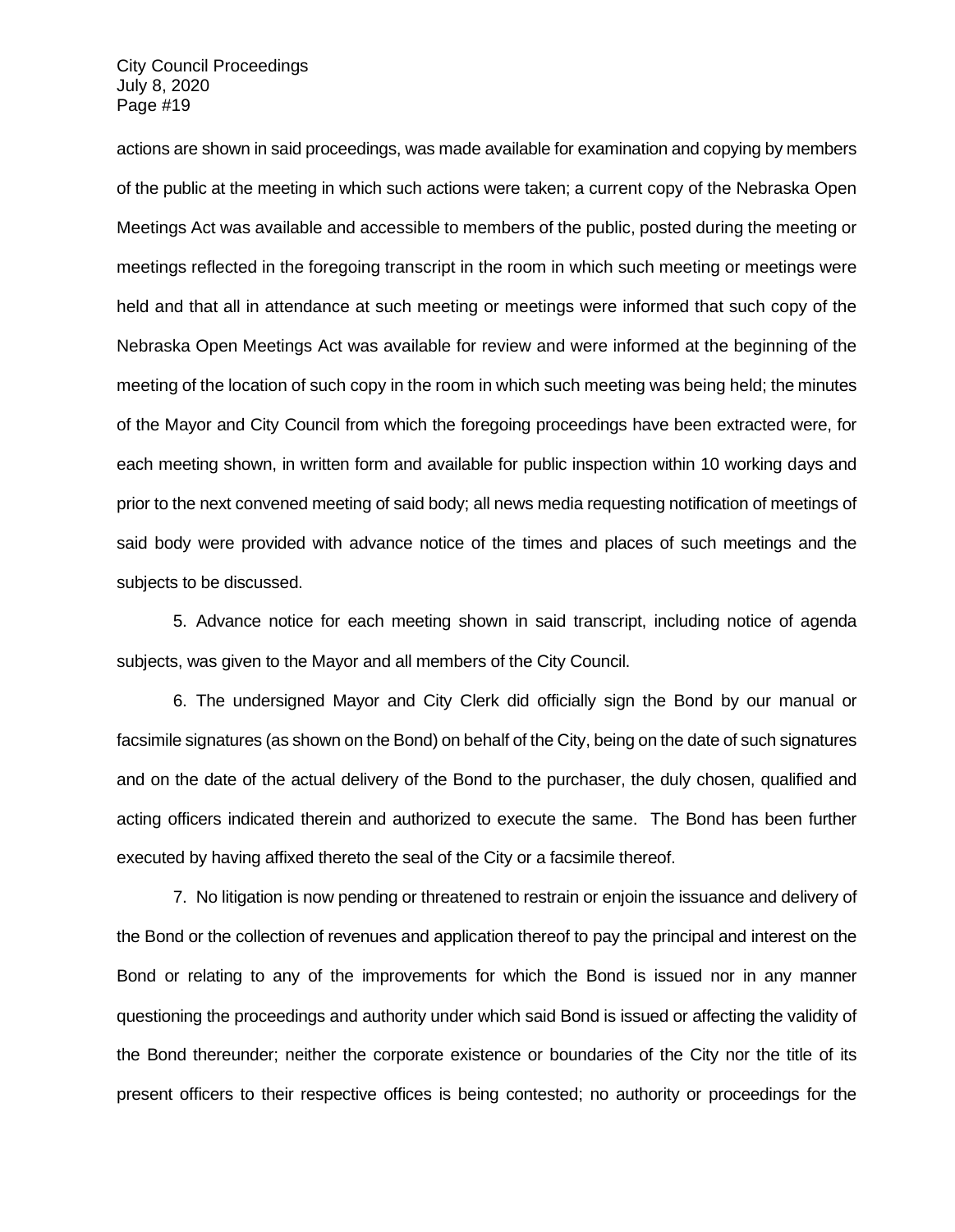issuance of the Bond have been repealed, revoked or rescinded as of the date hereof and no petition for referendum has been filed with the City Clerk relating to any measure included in said proceedings. All actions taken by the Mayor and City Council referred to in said transcript were taken at a public meeting while open to the attendance of the public.

8. The City is issuing and delivering simultaneously with the delivery of this certificate the Bond. The Bond is being issued for the purpose of paying a portion of the costs of constructing and acquiring additions, extensions and improvements, and equipment therefor, to the existing Sewer System owned and operated by the City (including any and all additions and improvements thereto, hereafter constructed or acquired, the "Sewer System"), including paying interim financing incurred for such purposes, and such additions, extensions and improvements are hereafter referred to as the "Project"). The Bond is being sold for the principal amount thereof plus accrued interest (if any) to the date of this Certificate. Any accrued interest received upon the issuance of the Bond will be applied to pay interest due on the Bond first falling due.

9. The total proposed development cost of the Project is not less than \$4,339,500. The City has awarded, or will within six months award, contracts for the construction of the Project obligating the City to pay amounts in excess of \$3,000,000. Work on the Project is proceeding with due diligence and is expected to proceed with due diligence to completion, which is expected to occur not later than December 31, 2023. The City expects that all proceeds of the Bond, together with all investment earnings thereon, will be applied and fully expended to pay costs of the Project by no later than the estimated date of completion set forth above in this paragraph. The City does not reasonably expect to sell or otherwise dispose of the Project prior to the last maturity of the Bonds. The expected remaining economic life of the Project exceeds 40 years.

10. The Bond is payable from the revenues of the Sewer System. Under the ordinance authorizing the Bond there has been established a Sewer System Revenue Bond Payment Account (the "Bond Payment Account"). The City is required to make monthly deposits from revenues of the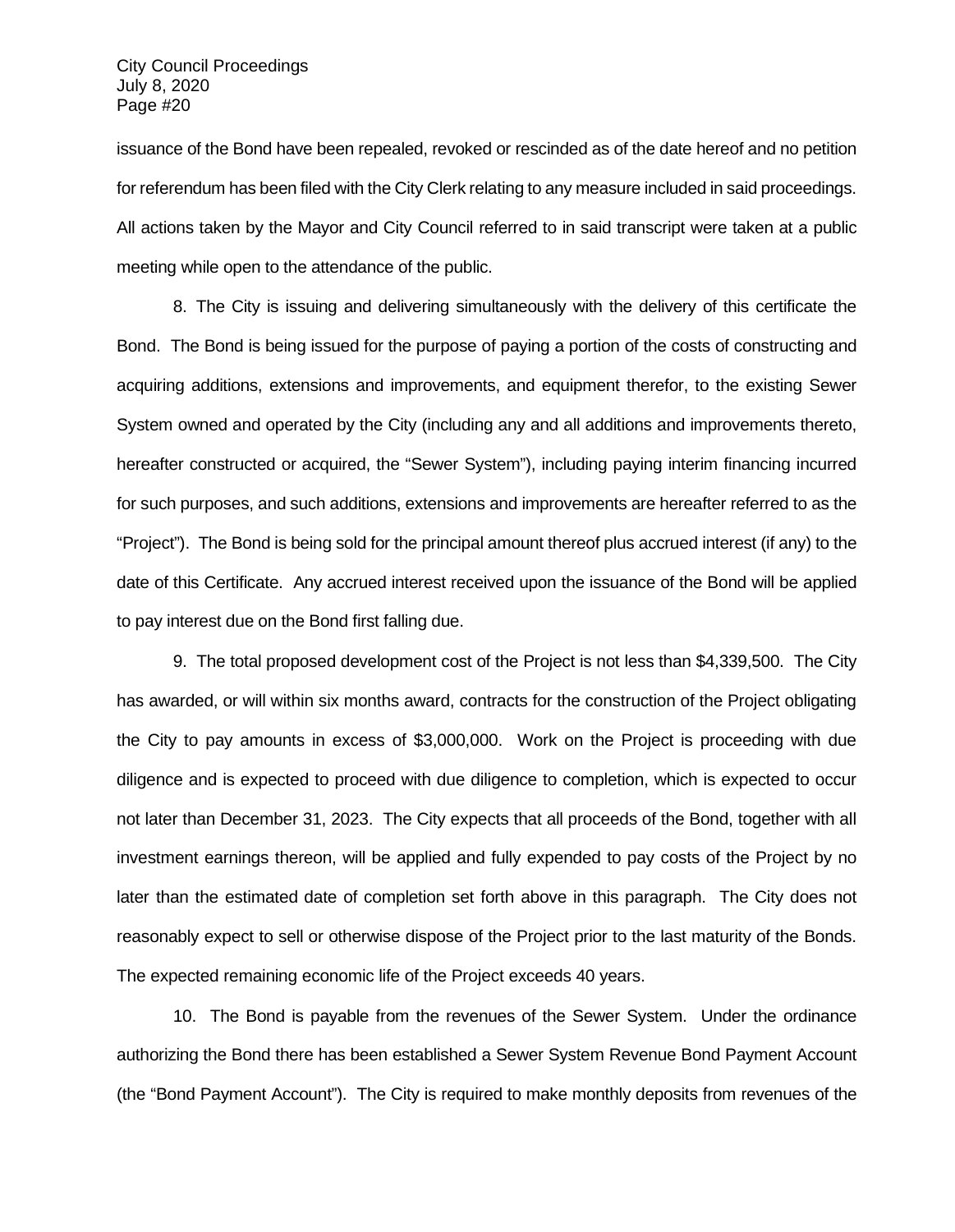Sewer System to such account sufficient to cover the payments of principal and interest falling due in each month on the Bond. Any investment earnings received on monies held in such account are not to be credited to such account so long as such account contains the amount then required to be deposited, but rather are to be transferred out to the City's Sewer System Fund and treated as other revenues from the operation of such Sewer System. Monies in such account attributable to the Bond are to be fully expended for payment of principal and interest on the Bond at least once each year.

11. The City is required to maintain a maintenance and debt service reserve account and an asset management reserve account (a) for emergency maintenance, (b) for extensions to the Sewer System, (c) for replacement of short-lived assets necessary or appropriate for the operation of the Sewer System and (d) to make payments on the Bond, if needed. All amounts in such accounts represent amounts accumulated from the revenues of the Sewer System and are not being provided from proceeds of the Bond.

12. The ordinance authorizing the Bond also establishes a Surplus Account for residual amounts remaining from revenues of the Sewer System but there is no reasonable expectation, in the event that the City encounters financial difficulties, that any amounts in such account would be available to make payments due on the Bond.

13. The City has not been notified of any listing of it by the Internal Revenue Service as an issuer that may not certify its Bond.

14. This Certificate is being executed and delivered pursuant to Section 1.148-2(b)(2) of the Income Tax Regulations under the Internal Revenue Code of 1986, as amended, and to show compliance with certain requirements of the Internal Revenue Code of 1986, as amended, and the undersigned officers are officers of the City charged by the ordinance authorizing the Bond with the responsibility for executing and delivering the Bond.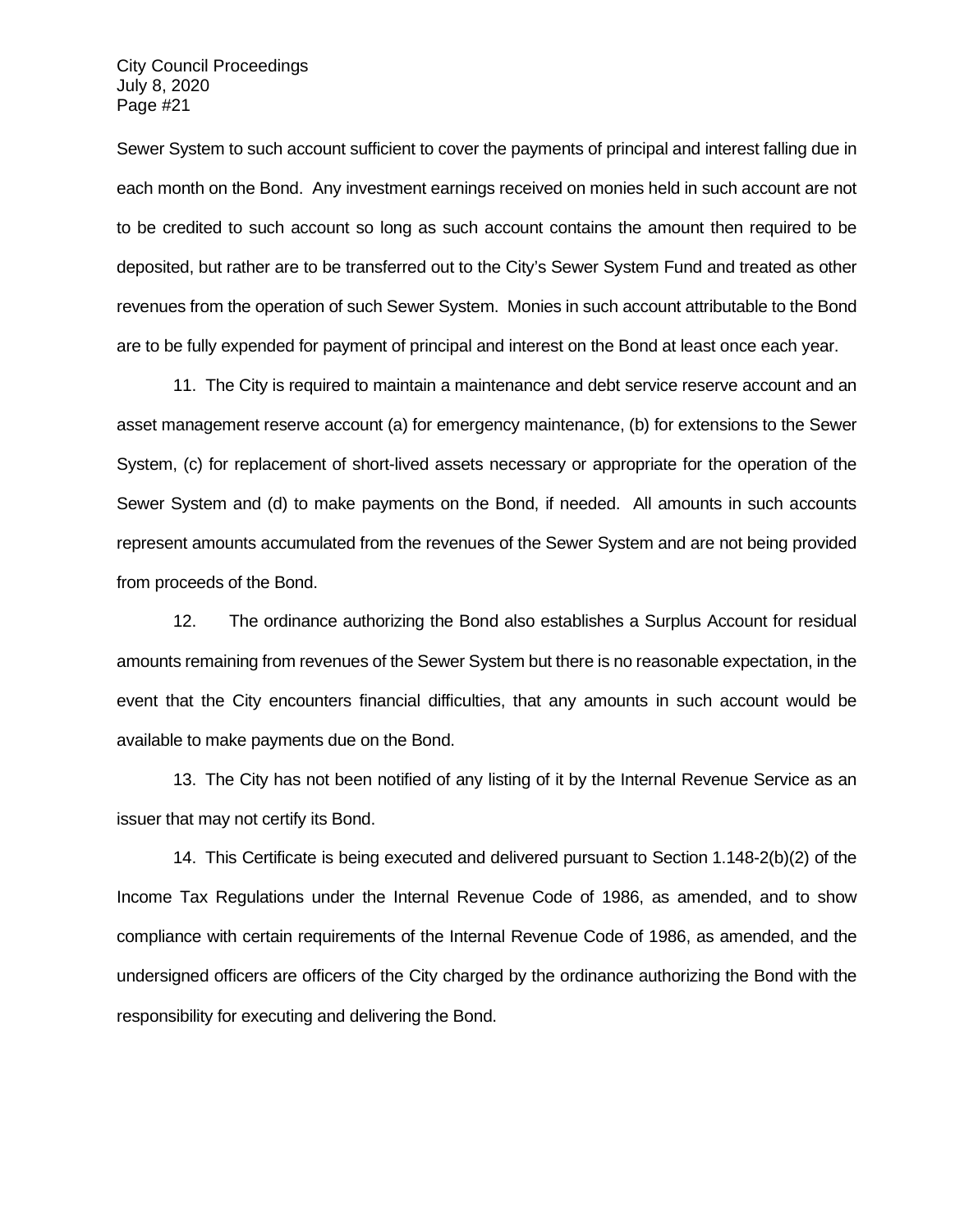15. The equipment being financed or refinanced by the Bond consists of improvements to the Sewer System. All such improvements have been owned, are and are to be owned by the City. None of the proceeds of the Bond have been or will be loaned to any persons.

16. The entire principal amount of the bond has been received by the City upon issuance of the Bond. The undersigned City Treasurer hereby certifies that the Bond has been duly registered in the name of the initial registered owner thereof on the books and records of the City maintained by such Treasurer, as Paying Agent and Registrar on behalf of the City.

17. There is no other indebtedness of the City outstanding to finance a portion of the Sewer System issued pursuant to Sections 18-1803 – 18-1805, R. R. S. Neb. 2012.

18. The individuals who executed and delivered documents in connection with the issuance of the Bonds were at each such time the duly elected or appointed, qualified, and acting members and officers of the Issuer, as applicable.

19. To the best of our knowledge, information and belief, the above expectations are reasonable.

IN WITNESS WHEREOF, we have hereunto affixed our official signatures and the seal of said City this 13<sup>th</sup> day of July, 2020.

Mayor

(SEAL)

City Clerk/Treasurer

\_\_\_\_\_\_\_\_\_\_\_\_\_\_\_\_\_\_\_\_\_\_\_\_\_\_\_\_\_\_\_\_\_\_

\_\_\_\_\_\_\_\_\_\_\_\_\_\_\_\_\_\_\_\_\_\_\_\_\_\_\_\_\_\_\_\_\_\_\_

State Auditor of Public Accounts Capitol Building, Suite 2303 P.O. Box 98917 Lincoln, Nebraska 68509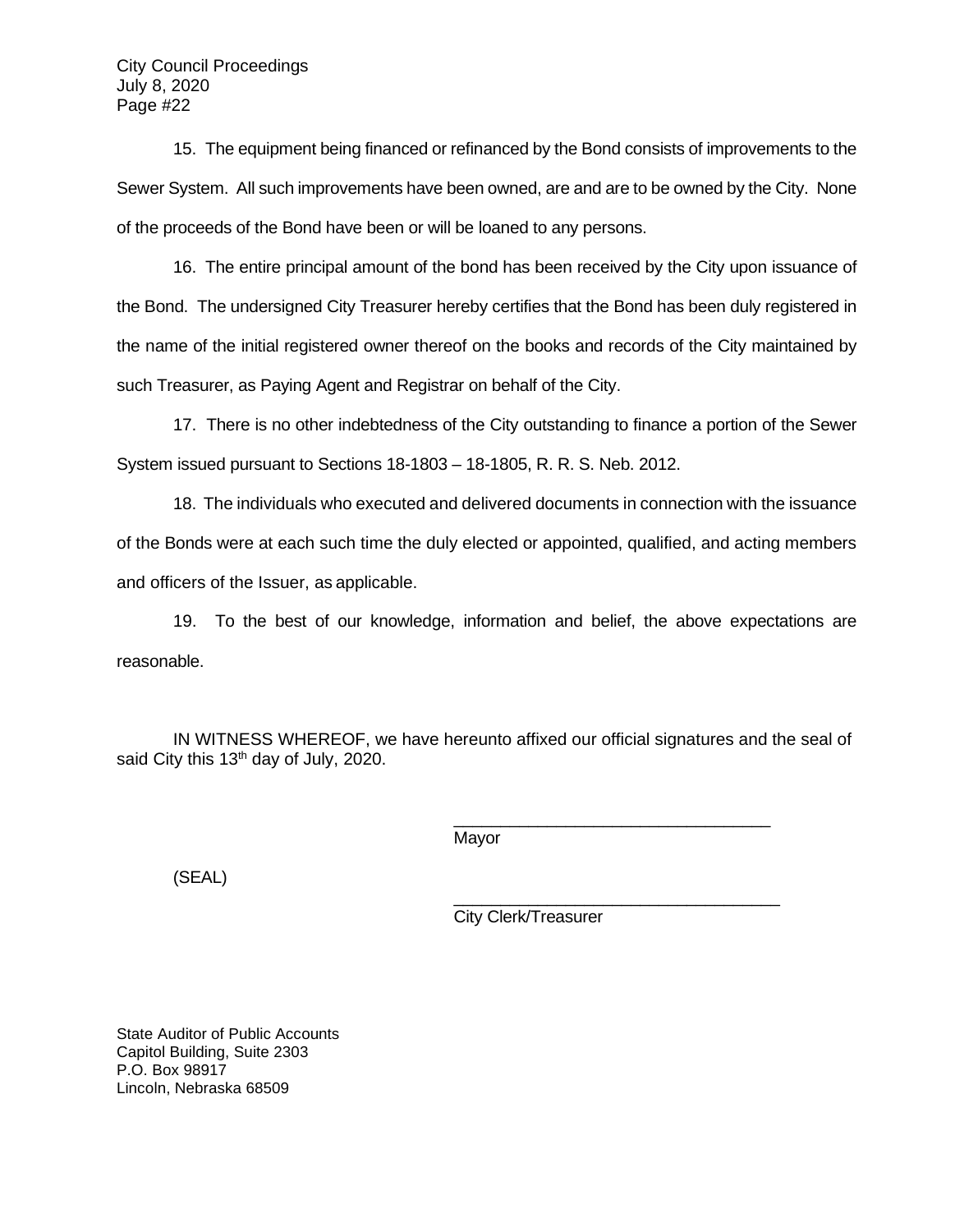From:

Baird Holm LLP 1700 Farnam Street 1500 Woodmen Tower Omaha, Nebraska 68102

#### **Filing Information**

| Name of Underwriter:                        | None – bond initially purchased by United States Department of Agriculture, Office<br>of Rural Utilities Service |  |
|---------------------------------------------|------------------------------------------------------------------------------------------------------------------|--|
| Name of Issuer:                             | City of David City, Nebraska                                                                                     |  |
| Title or Designation of Bonds:              | Sanitary Sewer System Revenue Bond (Taxable Interest), Series 2020                                               |  |
| Date of Bonds:                              | July 13, 2020                                                                                                    |  |
| Principal Amount of Bonds Initially Issued: | \$3,000,000                                                                                                      |  |

Date(s) of maturity of principal, and the amount of principal maturing on such date(s):

Principal payments begin on July 13, 2021, with principal and interest payments in the amount of \$93,570.00 due on such date and due on the anniversary of such date of each year thereafter with the final principal payment being due 39 years thereafter, as shown on the attached schedule.

Interest rates and the dates such interest is payable (or attach schedule of interest rates):

Interest on the Bonds is 1.125% and is payable on July 13 of each year with the first payment due on July 13, 2021.

Paying Agent and Registrar where principal and interest are payable:

The City Treasurer of the City of David City, Nebraska

Principal purpose for which Bonds were issued:

The Bonds are being issued for the purpose of paying a portion of the costs of constructing and acquiring additions, extensions and improvements, and equipment therefor, to the existing Sewer System owned and operated by the City (including any and all additions and improvements thereto, hereafter constructed or acquired), including paying interim financing incurred for such purposes.

Form showing costs of bond issuance attached.

Interest is taxable, so no Form 8038-G is being filed.

#### **COST OF BOND ISSUANCE**

| <b>ISSUER:</b>   | City of David City, Nebraska,<br>\$3,000,000 Sanitary Sewer System Revenue Bond (Taxable Interest), Series 2020 |                                          |                                               |
|------------------|-----------------------------------------------------------------------------------------------------------------|------------------------------------------|-----------------------------------------------|
| <b>COST ITEM</b> |                                                                                                                 | <b>PAID FROM</b><br><b>BOND PROCEEDS</b> | <b>PAID FROM OTHER</b><br><b>ISSUER FUNDS</b> |
|                  |                                                                                                                 |                                          |                                               |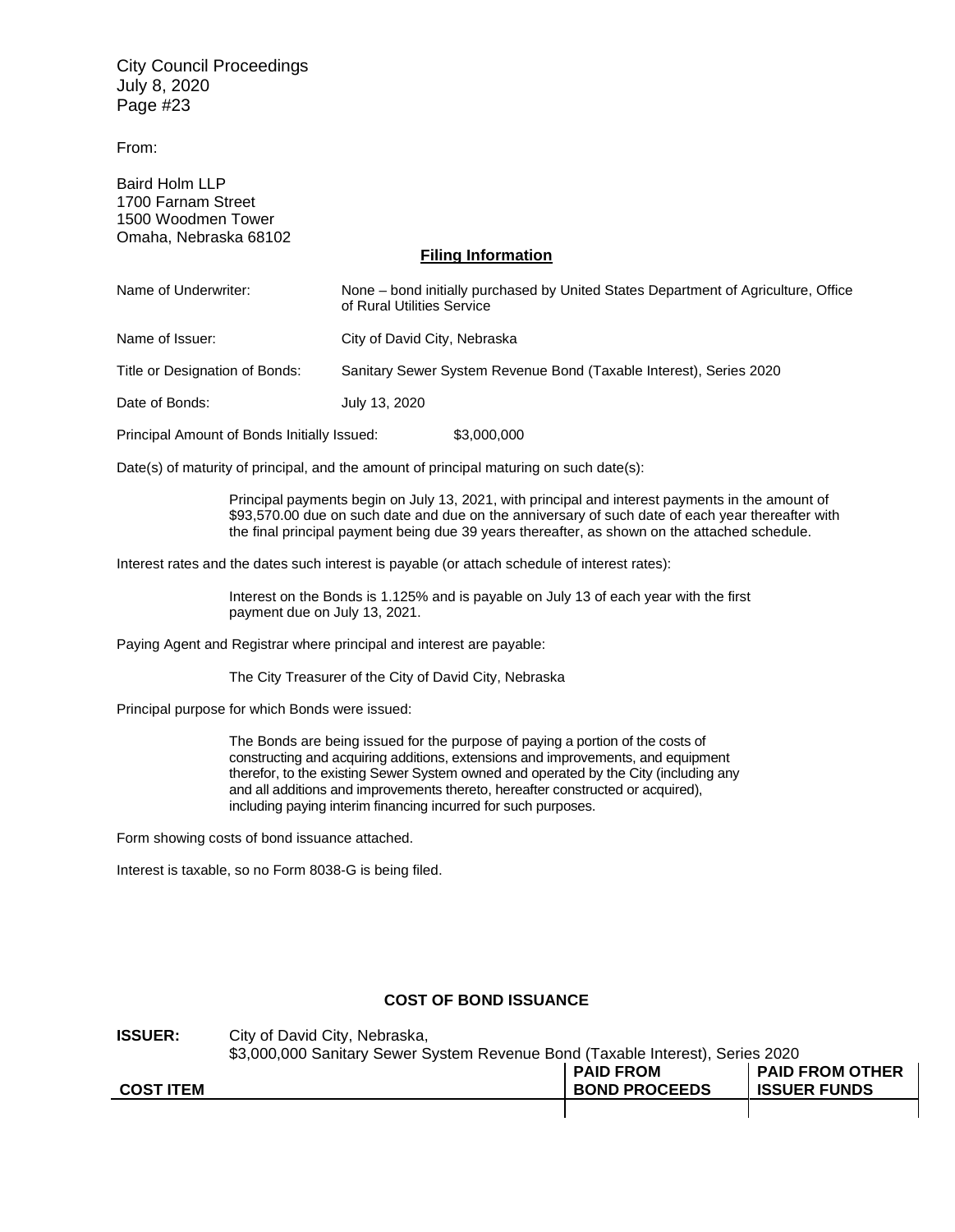| 1. UNDERWRITER'S FEE<br>(including expenses, management fee and underwriter's<br>discount)<br>Name: |                                                                                                                                         | N/A       |            |
|-----------------------------------------------------------------------------------------------------|-----------------------------------------------------------------------------------------------------------------------------------------|-----------|------------|
|                                                                                                     | 2. BOND COUNSEL<br>Name: Baird Holm LLP                                                                                                 | <b>NA</b> | \$6,000.00 |
|                                                                                                     | 3. OTHER COUNSEL<br>(underwriter's counsel, special counsel, etc.)<br>Name:<br>Type:                                                    | N/A       |            |
|                                                                                                     | 4. FINANCIAL ADVISOR FEE<br>Name: ______________                                                                                        | N/A       |            |
|                                                                                                     | 5. RATING AGENCY FEE<br>Name:                                                                                                           | N/A       |            |
|                                                                                                     | 6. BOND INSURANCE/CREDIT ENHANCEMENT FEE<br>Name:                                                                                       | N/A       |            |
|                                                                                                     | 7. REGISTRATION FEES (e.g. MSRB fees, CUSIP fees, Blue<br>Sky, etc.)                                                                    | N/A       |            |
| 8.                                                                                                  | TRUSTEE FEES (e.g. opening trustee fee, escrow agent<br>fee, paying agent fee).                                                         | N/A       |            |
|                                                                                                     | 9. OTHER COSTS (e.g. printing costs, publication fees, cash<br>flow fees, travel expenses, other professional fees, if any,<br>$etc.$ ) | N/A       |            |
| TOTAL (1 through 9)                                                                                 |                                                                                                                                         | \$0       | \$6,000.00 |
|                                                                                                     |                                                                                                                                         |           |            |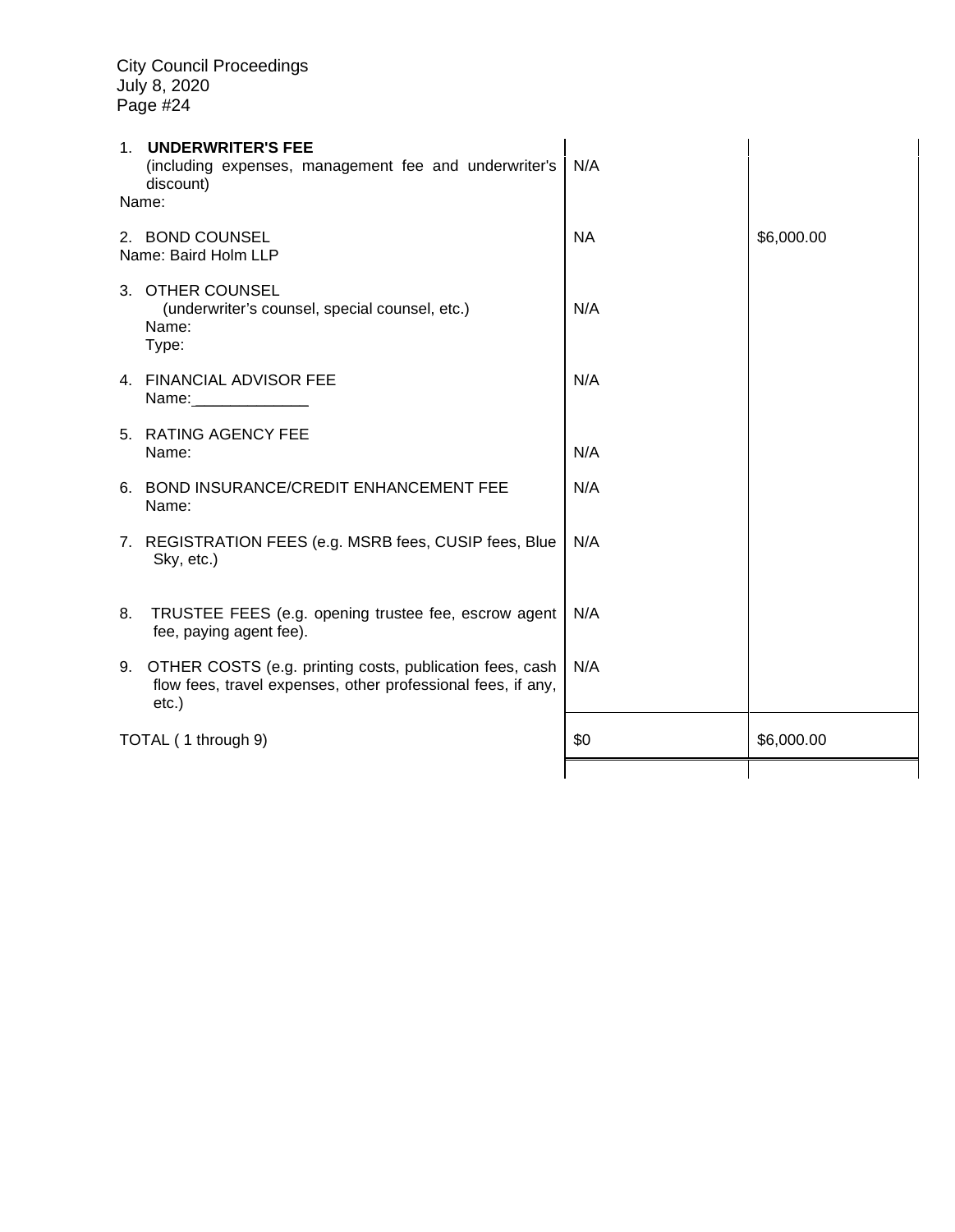Mayor Zavodny stated that the next agenda item was consideration of an interlocal agreement with Butler County for library services.

Mayor Zavodny said, "I think this is a really good decision for the citizens of the county."

City Attorney Egr said, "There was a very good article in the newspaper."

City Administrator Keller said, "Yes. We really appreciate the Banner Press for spreading the good news about this. Earlier this year, Kay and I went in front of the Board of Supervisors and asked them to consider an inter-local agreement with the City to provide free library service for all county residents since all David City residents get a free library card for being tax payers here in the city. We thought it would be a good idea to have the County do the same thing for their residents. Mainly because we have county residents who attend school here in town, at both the public school and Aquinas and when the kids go to the library after school, those who live out in the county may not have a library card because of family financial reasons or just never got a card in the first place. So, it inhibits their ability to use the library to its fullest capacity. Initially, the County Board said no to the agreement but then they got grief from their county residents, and so Board Members had them put it back on the agenda and they approved it on Monday. So, now it's our turn to sign the papers if you want to enter into this agreement with them."

Mayor Zavodny said, "Again, it's something for the kids. I see no down side."

Council member Trowbridge said, "We should commend them for revisiting the issue and doing this positive thing for the county."

Mayor Zavodny said, "Thank you for adding that. I think that the County Board acted in a great manner and I respect them for thinking about it and listening to their constituents."

Council member Kobus made a motion to approve an interlocal agreement with Butler County for library services. Council member Bruce Meysenburg seconded the motion. Voting AYE: Council members Kobus, Bruce Meysenburg, Trowbridge and Vandenberg. Voting NAY: None. Council members Kevin Hotovy and Pat Meysenburg were absent. The motion carried and the Interlocal Cooperation Agreement is as follows:

# **INTERLOCAL COOPERATION AGREEMENT**

This Interlocal Cooperation Agreement, hereinafter referenced as "Agreement", is made and entered into between the CITY OF DAVID CITY, NEBRASKA, a Nebraska Political Subdivision, hereinafter referenced as "CITY", and the COUNTY OF BUTLER, NEBRASKA, a Nebraska Political Subdivision, hereinafter referenced as "COUNTY".

WHEREAS, the CITY and COUNTY are Nebraska Political Subdivisions Contemplated to be able to participate in interlocal agreements under the Nebraska Interlocal Cooperation Act Sections 13-801 thru 13-827 Revised Statutes of Nebraska Reissue 2012; and,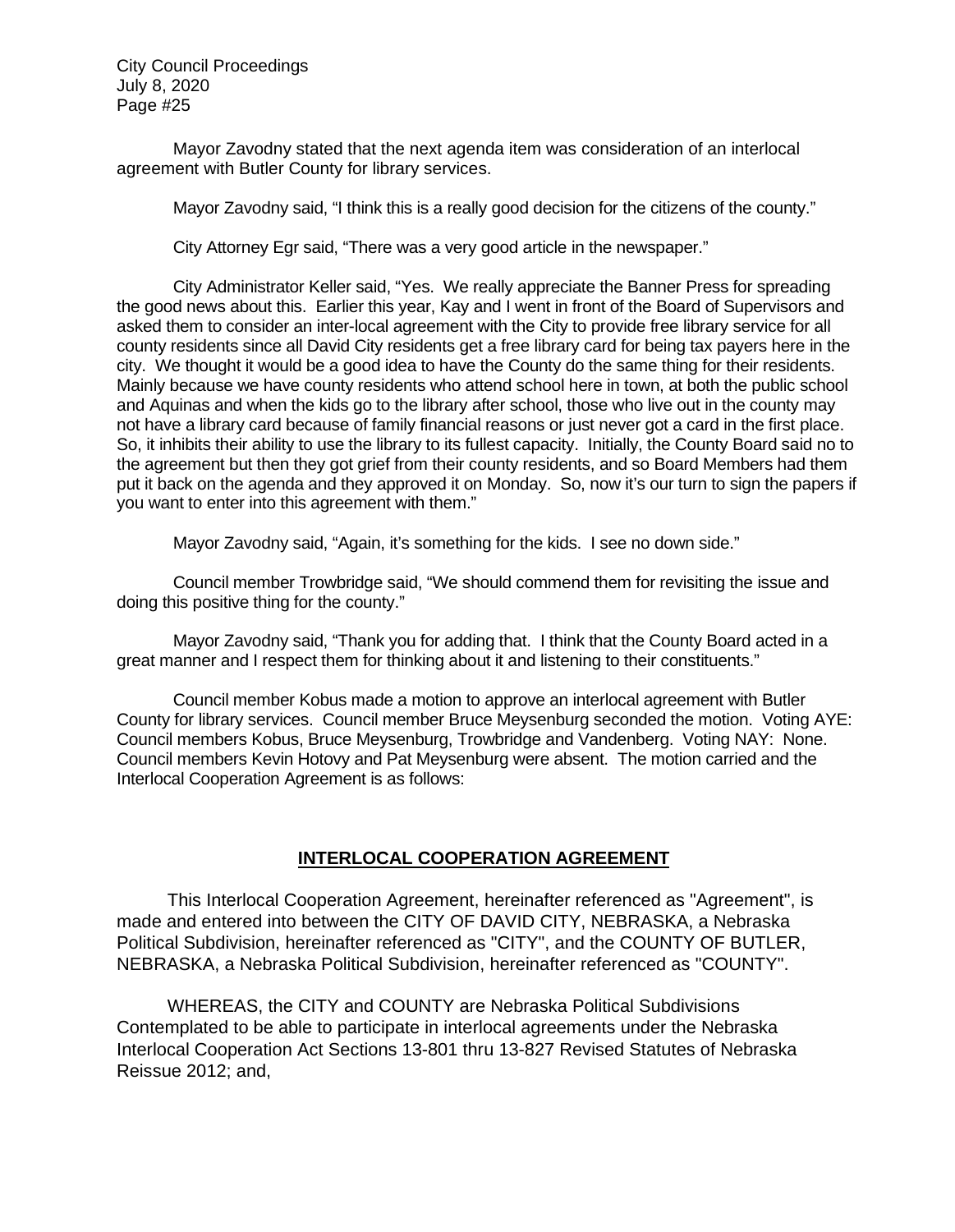WHEREAS, the CITY operates a Public Library for the residents of the CITY that provides library cards for such CITY residents; and,

WHEREAS, the CITY would be willing to provide to COUNTY residents who do not reside within the corporate limits of the CITY free library cards in return for the COUNTY paying the sum of FIVE THOUSAND DOLLARS (\$5,000.00) to the CITY for the CITY Public Library; and,

WHEREAS, it is in the mutual best interests of COUNTY residents to have access to the CITY's Public Library through free library cards and it is in the mutual best interests of the CITY's Public Library to have the FIVE THOUSAND DOLLARS (\$5,000.00) for its operational budget.

NOW, THEREFORE, in consideration of the terms and conditions of this Agreement, the CITY and COUNTY agree as follows pursuant to the statutes contained within the Nebraska Interlocal Cooperation Act above referenced as follows:

- (1) There will be no need for a Board in this Agreement.
- (2) The CITY and COUNTY will follow applicable statutory requirements of the Nebraska Interlocal Cooperation Act in this Agreement.
- (3) The CITY will provide to COUNTY residents who do not live within the corporate boundaries for the CITY free library cards to the CITY'S Public Library.
- (4) The COUNTY will pay to the CITY on or before October 31 , 2020 the sum of FIVE THOUSAND DOLLARS (\$5,000.00) for the free library cards for the COUNTY residents who do not live within the corporate limits of the CITY for the CITY'S Public Library.
- (5) This Agreement will be for one (1) fiscal year commencing July 1, 2020 and ending June 30, 2021.
- (6) The CITY and the COUNTY each has by execution hereof given approval for the appropriate persons to execute this Agreement through the appropriate public hearing, passage and approval.
- (7) This Agreement will be binding on the heirs, successors and assigns of the CITY and the COUNTY.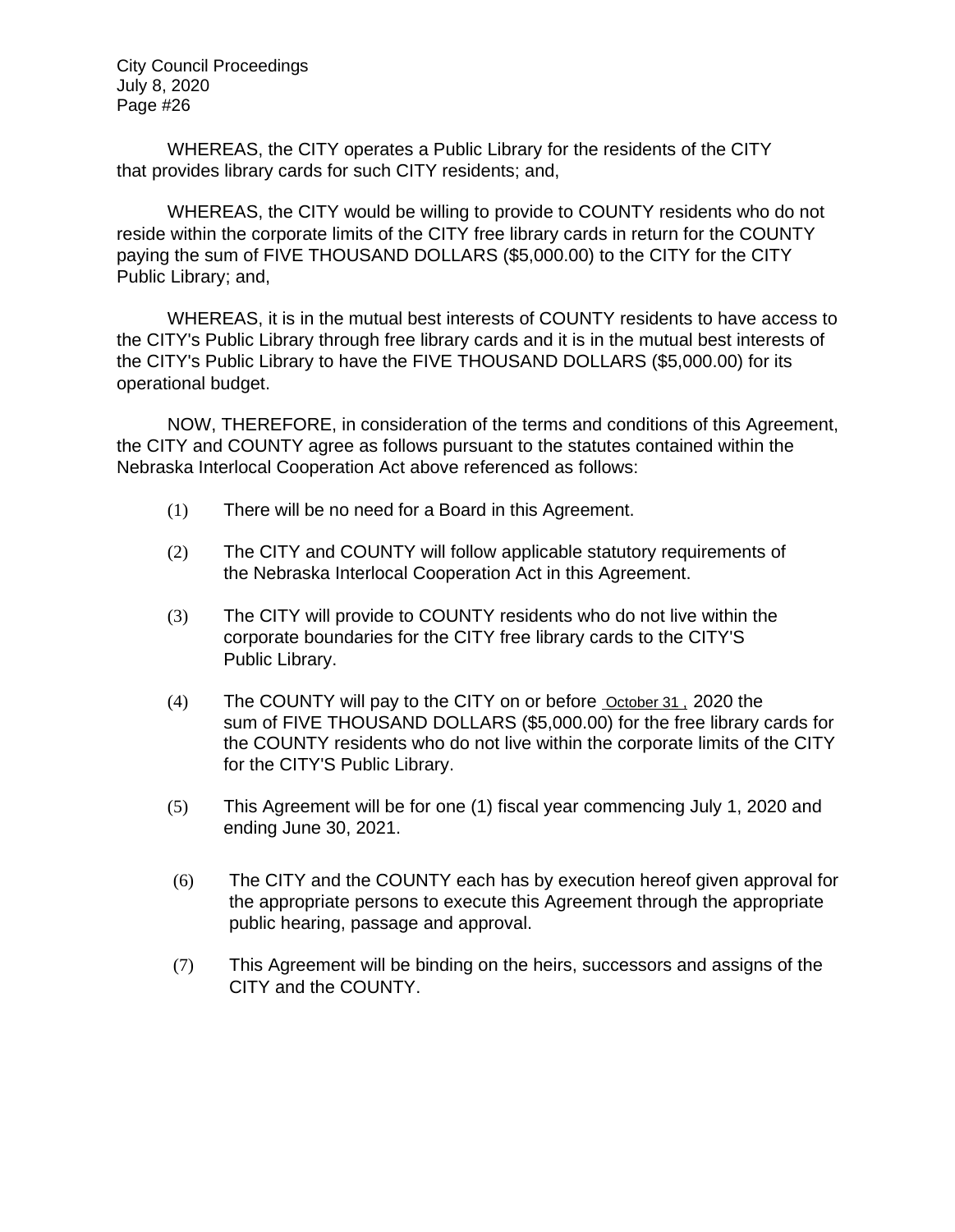A Nebraska Municipal Corporation,

by

ALAN ZAVODNY, Mayor of City of David City, Nebraska - Date 7/08/2020

# CITY OF DAVID CITY, NEBRASKA, THE COUNTY OF BUTLER, NEBRASKA

W. mach

phistanal controller Mach, Chairman of the Board of Date 7/06/2020 Supervisors of the County of Butler, Nebraska

Attest: Attest:

JOAN KOVAR, City Clerk for Date: 7/08/2020 STEPHANIE LASKA, County Clerk The City of David City, Nebraska for the County of Butler, Nebraska

Date 7/06/2020

Council member Bruce Meysenburg made a motion to go into executive session to discuss City Administrator Clayton Keller's performance review. Council member Kobus seconded the motion. Voting AYE: Council members Bruce Meysenburg, Trowbridge, Kobus, and Vandenberg. Voting NAY: None. The motion carried. Council members Pat Meysenburg and Kevin Hotovy were absent.

Mayor Zavodny stated, "Now at 7:28 p.m. we are going into executive session to discuss City Administrator Clayton Keller's performance review." Mayor Zavodny, all of the Council members, City Administrator Keller, and City Attorney Egr went into executive session at 7:28 p.m.

City Attorney Jim Egr stated that a motion and second was not needed to come out of executive session. Therefore, Mayor Zavodny declared the City Council out of executive session at 7:37 p.m.

There being no further business to come before the Council, Council member Bruce Meysenburg made a motion to adjourn. Council member Kobus seconded the motion. Voting AYE: Council members Vandenberg, Bruce Meysenburg, Kobus, and Trowbridge. Voting NAY: None. Council members Kevin Hotovy and Pat Meysenburg were absent. The motion carried and Mayor Zavodny declared the meeting adjourned at 7:38 p.m.